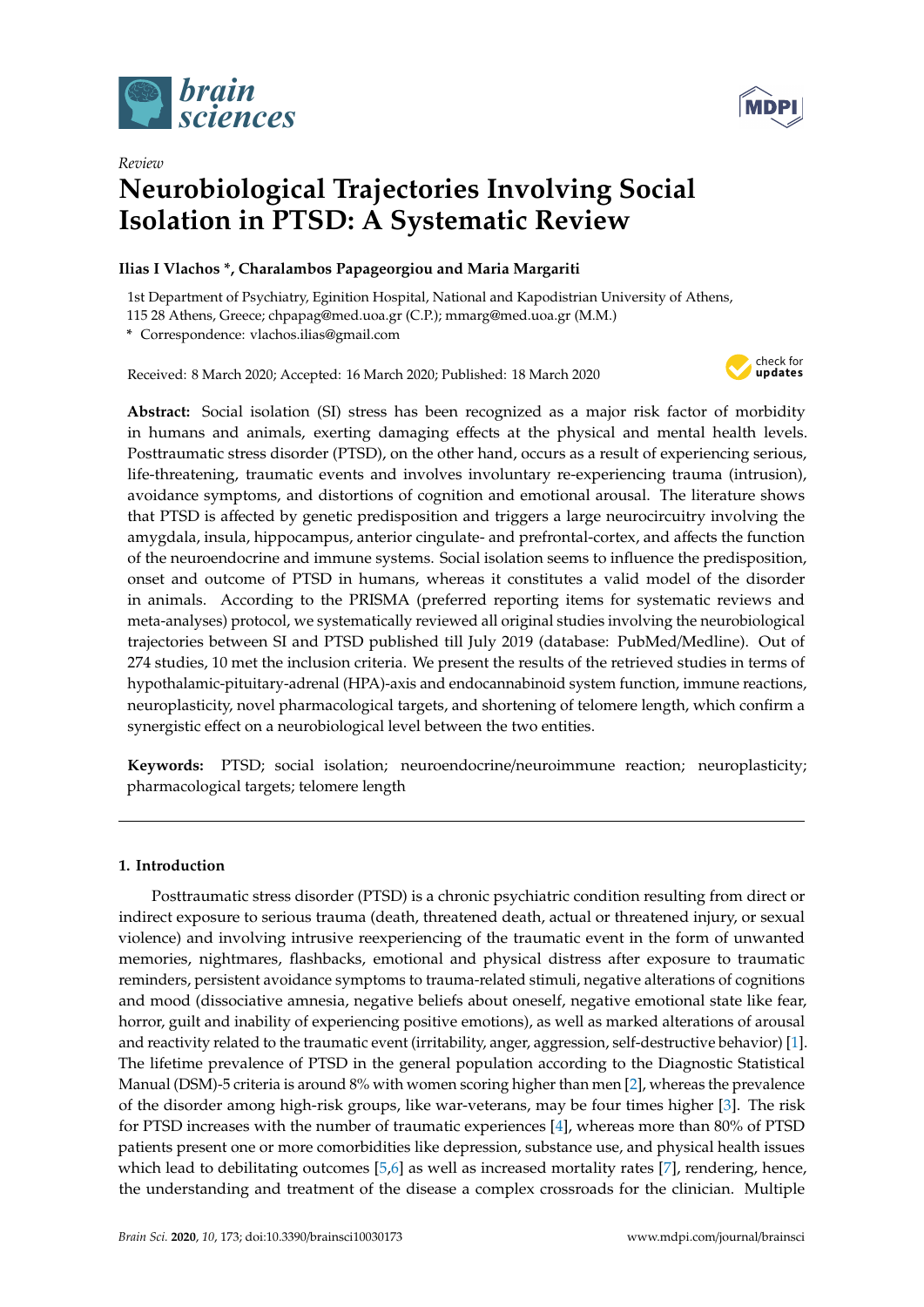studies have shown that trauma-related disorders are associated with the dysfunctioning of numerous biological systems, and that PTSD symptom severity exerts a cumulative effect on premature aging of the immune system and telomere length [\[8\]](#page-12-1).

Human functional imaging studies have identified an increased connectivity between the ventromedial prefrontal cortex (vmPFC), locus coeruleus (LC), hypothalamus, hippocampus, basolateral amygdala (BLA), and bed nucleus of the stria terminalis (BNST) in PTSD patients, while more subcortical areas like the periaqueductal gray area (PAG) and central amygdala (CeA) gradually become involved when the severity of a threatening stimulus becomes aggravated [\[9,](#page-12-2)[10\]](#page-12-3).

Before the last decade, the predominant neurobiological model of PTSD concentrated on the pathway of fear conditioning involving mainly the amygdala system [\[11\]](#page-12-4). The preparations of the new DSM-5 broadened the criteria to include further emotionally dysregulated states like anger, guilt, shame, and symptoms of derealization and depersonalization, as well as altered self- and other-related conditions and deficits in social cognitions. Such changes also gave rise to new neurobiological research challenges [\[12\]](#page-12-5). The emotional dysregulation in PTSD tends to be viewed as a vulnerability factor relating to genetic and developmental parameters and a response to (a) traumatic event(s) during childhood, adolescence or adulthood [\[11\]](#page-12-4). Neuroendocrine and neuroimmune findings in PTSD include lower basal cortisol output, increased glucocorticoid receptor (GR) function, and a proinflammatory response pre-, peri-, and post-trauma [\[13\]](#page-12-6), whereas early trauma [\[14\]](#page-12-7) and ongoing threat [\[15\]](#page-12-8) are associated to similar observations. The endocannabinoid system (e-CB) has also been related to the pathophysiology of stress-related psychiatric disorders as PTSD. It includes the main e-CBs: anandamide (AEA) and 2-arachidonoylglycerol (2-AG) that act on receptors type 1 (CB1) and (CB2). The CB1 receptor is widely expressed in the prefrontal-limbic system [\[16\]](#page-12-9) and, along with anandamide, it positively modulates fear extinction acting mainly in the hippocampus and basolateral amygdala [\[17\]](#page-12-10). N-palmitoylethanolamine (PEA), an endogenous lipid modulator, is considered part of the extended e-CB next to AEA and 2-AG is considered an analgesic, neuroprotective and antioxidant agent, exerting its pharmacological function by stimulating the peroxisome proliferator-activated receptor -α (PPAR-α), a ligand-activated nuclear receptor [\[18\]](#page-12-11). Research has shown that PEA levels in blood show strong negative association with PTSD symptom severity in humans [\[19\]](#page-12-12) and become increased by antidepressants in corticolimbic regions of rats [\[20\]](#page-12-13). Furthermore, PEA binding at PPAR-α interacts with the gamma-aminobutyric acidergic (GABAergic) neurosteroid system in the biosynthesis of allopregnanolone (Allo) [\[18\]](#page-12-11). Allo is a positive allosteric modulator of GABA action at GABA<sup>A</sup> receptors and regulates emotional behavior by exerting anxiolytic, antidepressant, sedative effects. It is produced from progesterone in glutamatergic neurons of the cortex, hippocampus and basolateral amygdala through the double enzymatic action of  $5\alpha$  reductase type I (5  $\alpha$ -RI) and 3 α-hydroxysteroid dehydrogenase(3α-HSD) [\[18,](#page-12-11)[21\]](#page-12-14). The decrease of Allo in the cerebrospinal fluid of PTSD patients correlates to the severity of reexperiencing and depressive symptoms of both men and women. Interestingly enough, the block in the biosynthesis of Allo is sex-specific relating to 5  $\alpha$ -RI deficiency in men and to 3 α-HSD deficiency in premenopausal women [\[22](#page-12-15)[,23\]](#page-12-16). In animal models of PTSD, including the isolated mouse, corticolimbic downregulation of Allo levels correlates to enhanced contextual fear and impaired fear extinction, implying that this neurosteroid may serve as a useful biomarker and treatment option for PTSD across humans and animals [\[21\]](#page-12-14).

Different models have tried to explain the psychoneurobiological etiology of stress-related mental disorders and their shaping interaction with trauma(s): The three-hit concept of vulnerability and resilience [\[24\]](#page-12-17) developed by Daskalakis et al. focuses on the interplay between genetic predisposition, early-life adverse events and later-life environment on the occurrence of psychopathology: According to this testable hypothesis, early mild to moderate stress in animals may contribute to stress inoculation and hypothalamic-pituitary-adrenal (HPA) axis adaptability to later adverse events, whereas more severe early stress may affect, beyond HPA-axis functioning, amygdala activation and processing, fear retention, as well as vulnerability to later-life stressors and stress-related disorders (like PTSD) in adulthood. This model does not follow the linearity of the "classic" cumulative stress model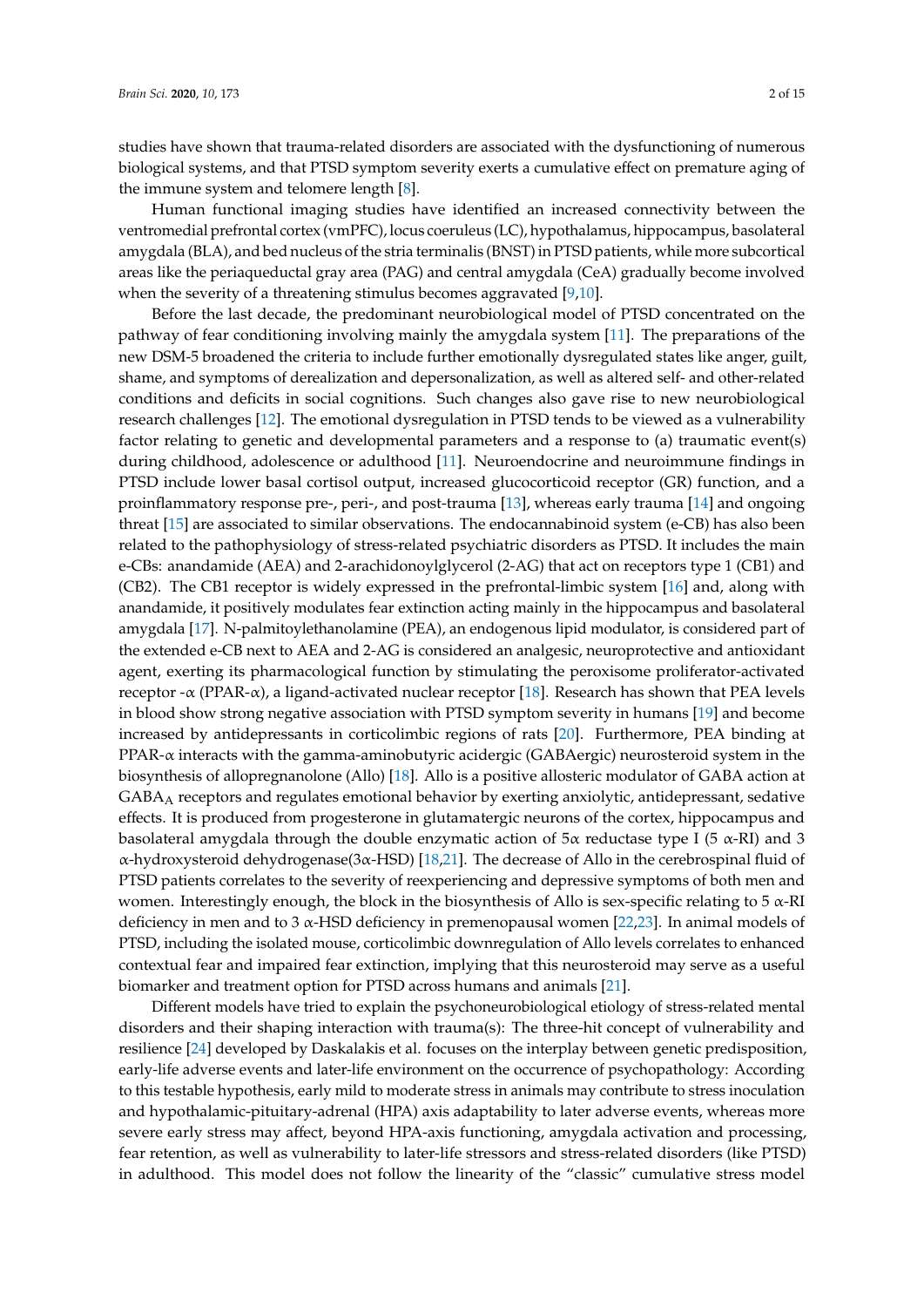(or stress diathesis model), where additive accumulation of different stressors, that exceed a certain threshold, leads to the development of psychopathology to vulnerable individuals, but offers instead an evolutionary counterpart of the dynamic interchange between genetics (hit-1) and early-life events (hit-2) affecting endocrine function and epigenetic modifications, shaping in turn an evolving phenotype which may adapt and resist (resilience) or succumb to mental disorders (vulnerability) when faced with later life stressors (hit-3).

Social bonds play an important role in mediating psychological and physical well-being [\[25\]](#page-12-18). Social isolation (SI) stress constitutes a major risk factor of morbidity and mortality for humans as well as nonhuman social species [\[26\]](#page-12-19). Research in animals has shown that SI exerts a burdening effect on animal physiology [\[27\]](#page-12-20), increasing oxidative stress, proinflammatory cytokines, basal cortisol levels, as well as the occurrence of obesity and type II diabetes, urinary catecholamine levels, thus influencing immunity, inflammation control, and genes regulating glucocorticoid responses in a negative way. If post-weaning SI rearing follows maternal separation (reminding us of the three-hit concept of vulnerability), the metabolic risk is multiplied, and rats exhibit up to a 120% increase of fasting glucose compared to group-housed animals [\[28\]](#page-13-0). Other study has shown that prior SI in prairie voles alters concentrations of monoamine neurotransmitters following acute restraint, with isolated animals exhibiting elevated serotonin and dopamine levels in the hypothalamus and potentially decreased levels of serotonin in the frontal cortex [\[29\]](#page-13-1). Long-term isolated rats also showed a stronger activation of the sympatho-adrenomedullary system (SAS) when faced with new stressors compared to rats chronically exposed to long-term crowded conditions [\[30\]](#page-13-2). Neonatal isolation may also increase social dominance and aggression in rats compared to non-isolated controls, resembling the aggressiveness of people who have experienced early neglect. Research has found that neonatal isolation stress increased the stable fraction of actin, which is glucocorticoid dependent and these altered actin dynamics at the spines in the juvenile mPFC may explain neocortical dysfunction leading to altered social behavior later in life [\[31\]](#page-13-3). Moreover, in another study, the SI of adolescent mice rendered them unable to forget aversive memories when tested one month after the original event and fear memory retention was explained by the increase of brain-derived neurotrophic factor (BDNF) in the hippocampus [\[32\]](#page-13-4).

Last but not least, SI is considered a valid animal model of PTSD in the sense that socially isolated animals present symptoms that resemble the human form (face validity) of the disorder like anxiety behavior, contextual fear responses, impaired fear extinction, cognitive alterations, aggressiveness, and neuroendocrine changes [\[33\]](#page-13-5). These disturbances are attributed to the corticolimbic downregulation of allopregnanolone (Allo), which normally exerts fast allosteric modulation of the action of GABA at the  $GABA_A$  receptors, as mentioned before [\[21\]](#page-12-14).

In humans, the stress of SI refers to the subjectively perceived feeling of isolation or "loneliness" which does not always coincide with objective social isolation or social support. Neurobiological studies are fewer for obvious reasons, involving more peripheral biological variables: Loneliness has been correlated to a variety of medical conditions, like elevated blood pressure, increased HPA activity, metabolic syndrome, as well as Alzheimer's disease progression [\[34\]](#page-13-6). The upregulation of proinflammatory cytokines during acute stress has, moreover, been observed among the lonelier participants of a study involving healthy adults and breast cancer survivors, implying immune system dysregulation [\[35\]](#page-13-7). Loneliness may also predict subsequent depressive symptomatology that cannot be attributed to other parameters [\[34\]](#page-13-6). Solitary confinement or disciplinary isolation is a penal tool used in the prison system of the U.S. and other countries against the most violent of the inmates. Segregated individuals display higher levels of mental distress compared to the rest of the general prisoner population and manifest a wide range of psychiatric symptoms ranging from anxiety, panic attacks, and depression, to psychotic symptoms, self-mutilation, or even suicide. Another part of isolated inmates become even more violent after this punitive measure. These detrimental effects of disciplinary segregation have led in the U.S. to calls for the reform of solitary confinement, especially for juvenile offenders, given the irreversible damage that can be caused on their still developing brains [\[36\]](#page-13-8). A lack of social support is considered a major risk factor for PTSD following traumatic events [\[37\]](#page-13-9), while the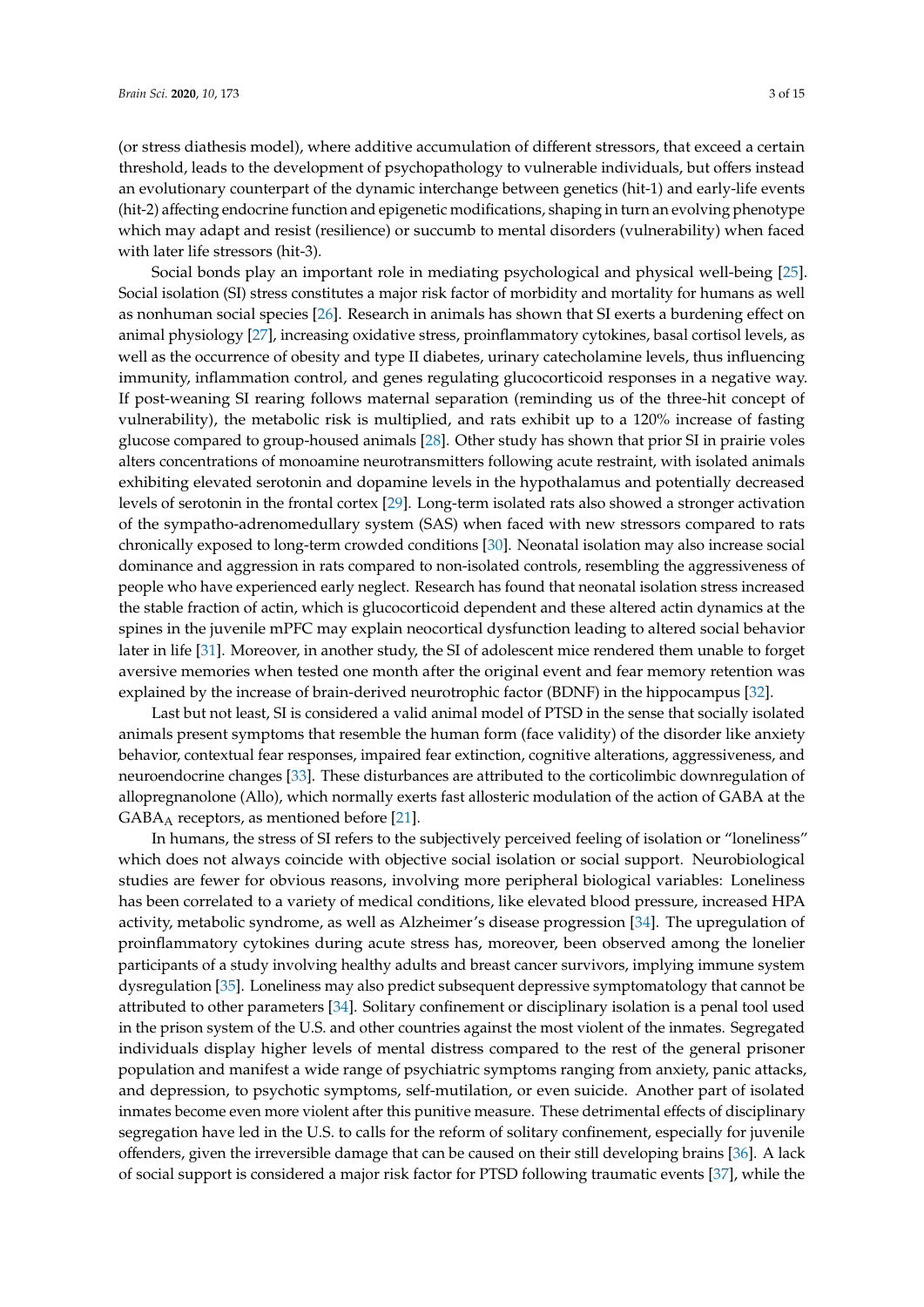presence of social support seems to influence symptom severity and recovery [\[38\]](#page-13-10). PTSD patients may not make use of social support in order to protect others from distress, thinking that others will not understand or for fear that they will undermine their own self-image [\[39\]](#page-13-11). Withdrawal and real or expected negative responses from others relating to early experiences of bullying victimization may cultivate a vicious circle of shame and loneliness in these patients [\[40\]](#page-13-12). In addition, the neurobiology of social support is still poorly understood [\[11\]](#page-12-4).

Given the referred interchange between SI stress and PTSD and in the absence of a systematic review, we wanted to illuminate in this paper the neurobiological trajectories between the two entities and the degree to which the interaction with SI aggravates the (neuro)biological progression of PTSD.

# **2. Methods**

# *2.1. Search Strategy*

The literature search was conducted in the electronic databases PubMed/Medline. The database search was carried out between May and July 2019. There was no limit set regarding the publication year. The search strategy is exemplified for PubMed/Medline. The search terms were combined with the Boolean operator as follows: "social isolation" AND "PTSD".

# *2.2. Eligibility Criteria*

Articles were included that met the following inclusion criteria: (a) animal and human original studies investigating the neurobiological and biological associations between SI and PTSD and with mentioning of both terms in their title, key words or text. In terms of publication status, articles in print or published ahead of print were accepted. The exclusion criteria were: (a) studies dealing with behavioral aspects of PTSD (description of symptomatology among different patient groups, development and use of diagnostic tools, psychotherapy, rehabilitation programs, (b) studies relating PTSD to organicity (head injury, cancer, myocardial infarction, chronic pain syndromes), (c) literature reviews, or (d) no available full text.

### *2.3. Study Selection*

Each study was screened for eligibility by the first author after reading the title and abstract. Any uncertainties concerning eligibility were discussed and resolved among all authors. The decisions for inclusion or exclusion are summarized in a flow chart according to PRISMA (preferred reporting items for systematic reviews and meta-analyses) recommendations. PRISMA is an evidence-based manual for reporting in systematic reviews and meta-analyses and focuses on the reporting of reviews evaluating randomized trials, but can also be used as a basis for reporting systematic reviews of other types of research [\[41\]](#page-13-13).

# **3. Results**

# *3.1. Process of Study Selection*

A flow diagram outlines the study selection process (Figure [1\)](#page-4-0).

The electronic database search retrieved 274 publications (Figure [1\)](#page-4-0). All titles and abstracts were screened for their relevance to the topic. Twenty-two articles were identified as potentially relevant after screening of titles and abstracts. These studies were assessed for eligibility in full text. Of these, 10 studies met the eligibility criteria and were included in the review, dating between 2008 and 2019. The main reasons for study exclusion were: inclusion of behavioral findings with no neurobiological variables and literature reviews or hypotheses without research confirmation.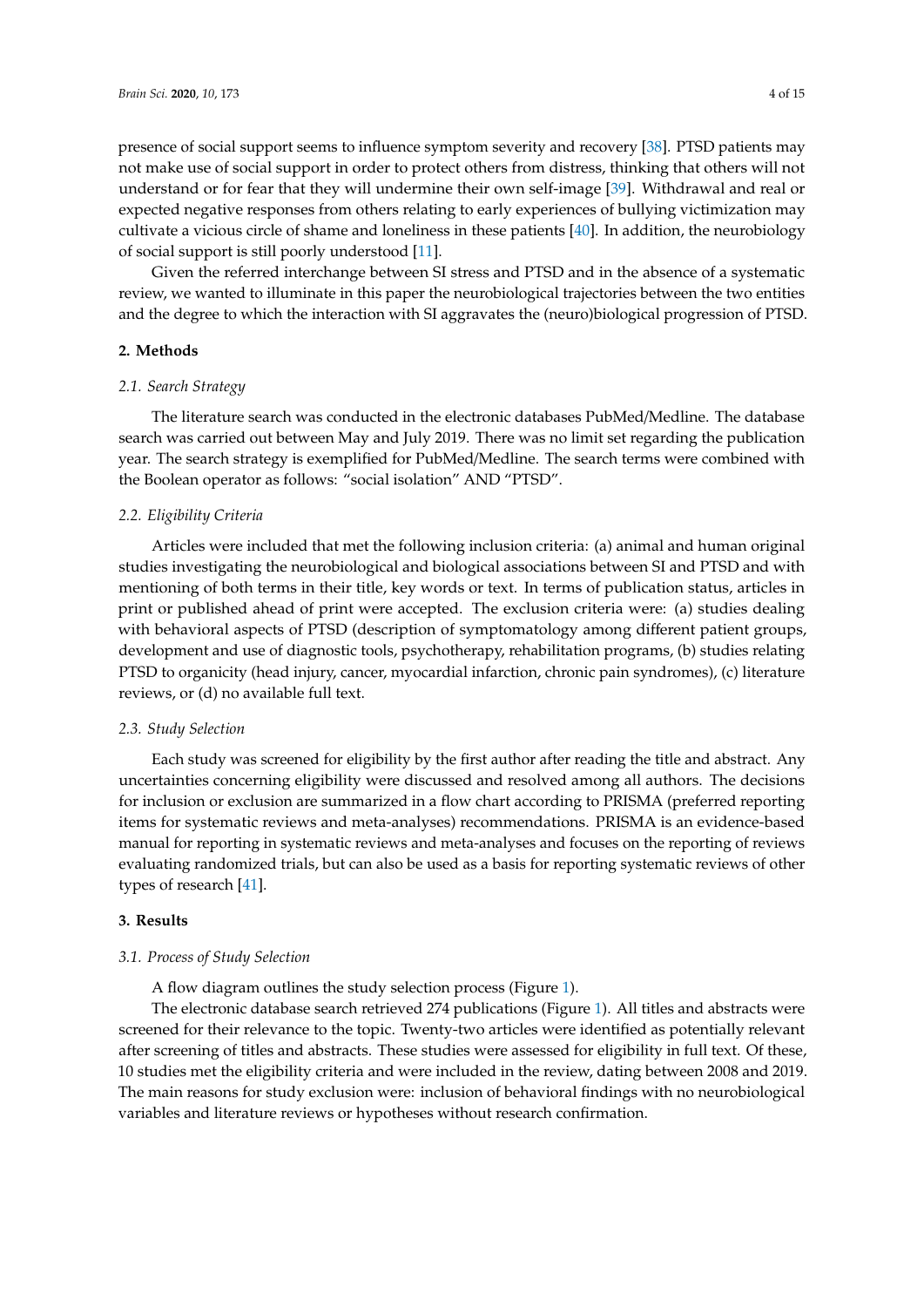<span id="page-4-0"></span>

**Figure 1.** PRISMA flowchart of study selection process. **Figure 1.** PRISMA flowchart of study selection process.

## *3.2. Characteristics of Included Studies*

*3.2. Characteristics of Included Studies.*  Key characteristics of included studies are summarized in Table [1.](#page-8-0)

Ney characteristics of included studies are summarized in Table 1.<br>All retrieved studies were published between 2008 and 2019. Eight studies concerned animal research and two investigated human subjects. Four out of the eight animal studies [\[42](#page-13-14)[–45\]](#page-13-15) used mice as experimental subjects and four studies  $[46-49]$  $[46-49]$  used rats, divided in socially isolated (experimental)  $\overline{a}$ and group-housed animals (controls). Face-validity [\[33,](#page-13-5)[50\]](#page-14-1) was established in all animal studies, and groupsince they phenomenologically resembled the human setting of PTSD with inescapable electric foot shock serving as the most common traumatic experience (male intruder, predator odor, restraint, and forced swimming were, moreover, used in parallel or independently). Construct validity [\[33](#page-13-5)[,50\]](#page-14-1) was served in terms of the effort to identify common underlying mechanisms with the human disorder, whereas predictive validity  $[33,50]$  $[33,50]$  was present in three of the animal studies  $[42,44,47]$  $[42,44,47]$  $[42,44,47]$  in terms of providing predictions concerning therapeutic responses and novel pharmacological targets.<br>The HPA-1990 studies was also the HPA-1990 studies was also the HPA-1990 studies was also the HPA-1990 studies Hippocampal and amygdala involvement was investigated in seven of the studies  $[42,43,45-49]$  $[42,43,45-49]$  $[42,43,45-49]$  $[42,43,45-49]$ , the role of the HPA-axis and its products in four studies  $[45,46,48,49]$  $[45,46,48,49]$  $[45,46,48,49]$  $[45,46,48,49]$ , while the endocannabinoid system in three [\[44](#page-13-17)[,47](#page-14-2)[,48\]](#page-14-3). The immune profile of stressed animals and upregulation of proinflammatory cytokines was examined in one of the studies  $[45]$ . In the two human longitudinal studies conducted  $\frac{1}{2}$ by the same research group [\[51](#page-14-4)[,52\]](#page-14-5), the telomere length of prisoners of war with PTSD was examined  $\sim$ 42 years (T<sub>2</sub>) after war captivity (T<sub>0</sub>) with an intermediate survey of perceived social isolation (T<sub>1</sub>) 18 years after trauma occurrence.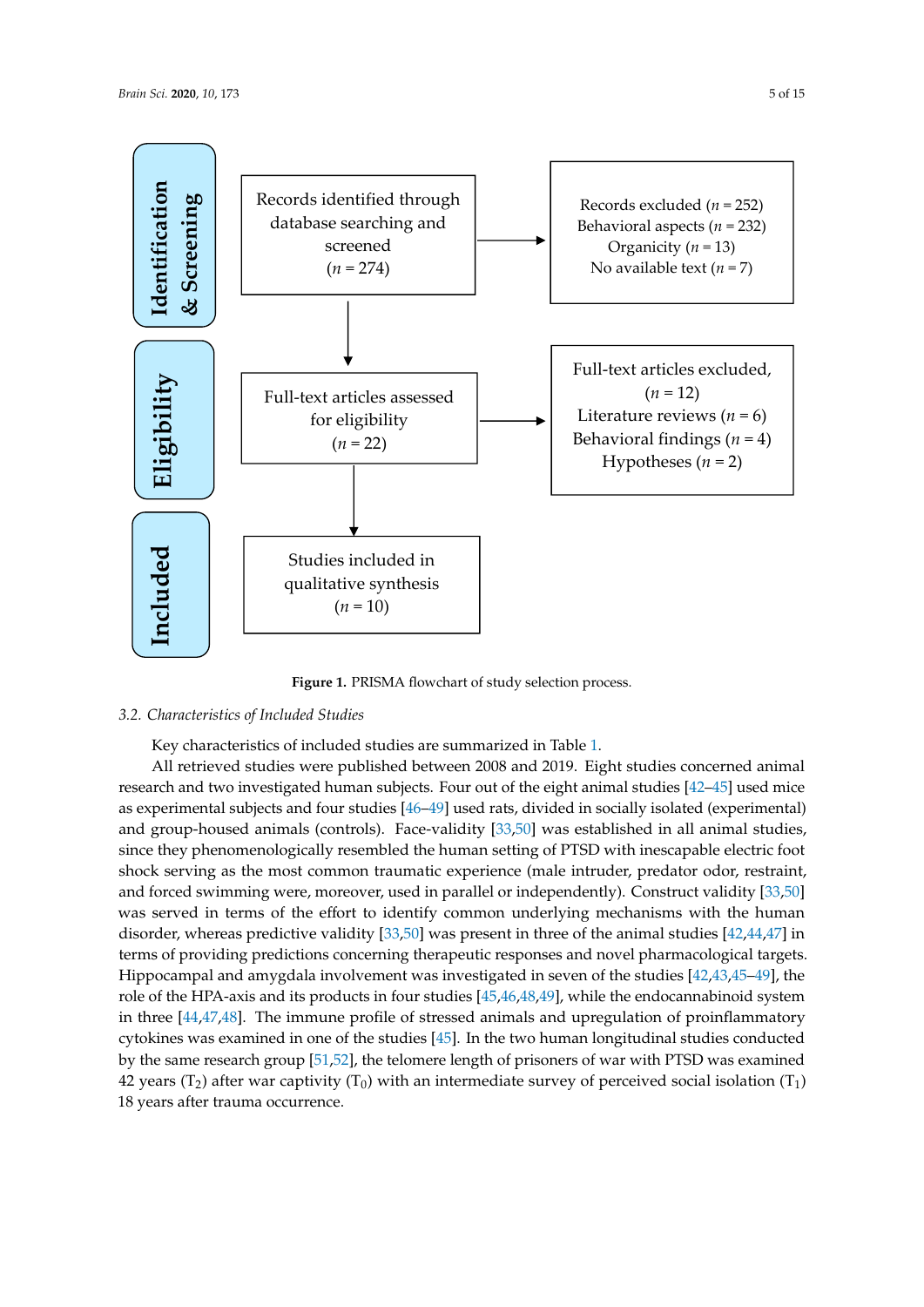| <b>Table 1.</b> Key Characteristics of Included Studies. |  |
|----------------------------------------------------------|--|
|----------------------------------------------------------|--|

| Study                                      | <b>Type</b>                                                                                                                                                                                                                                                                                                                                                                                                                                                                                                                                                                                                                | Neurobiological<br>Measure(s)                                                                                                                       | <b>SI</b> Stress                                                                                                                          | PTSD Measure(s)                                                                                                                                                                                                                                                                                                                                                                                                                                | <b>Main Findings</b>                                                                                                                                                                                                                                                                                                                                                                                                    |
|--------------------------------------------|----------------------------------------------------------------------------------------------------------------------------------------------------------------------------------------------------------------------------------------------------------------------------------------------------------------------------------------------------------------------------------------------------------------------------------------------------------------------------------------------------------------------------------------------------------------------------------------------------------------------------|-----------------------------------------------------------------------------------------------------------------------------------------------------|-------------------------------------------------------------------------------------------------------------------------------------------|------------------------------------------------------------------------------------------------------------------------------------------------------------------------------------------------------------------------------------------------------------------------------------------------------------------------------------------------------------------------------------------------------------------------------------------------|-------------------------------------------------------------------------------------------------------------------------------------------------------------------------------------------------------------------------------------------------------------------------------------------------------------------------------------------------------------------------------------------------------------------------|
| Pibiri F. et al.<br>$(2008)$ [42]          | Isolated and group housed (groups of 5)<br>adult male Swiss-Webster mice                                                                                                                                                                                                                                                                                                                                                                                                                                                                                                                                                   | -5aReductase Type I (5aRI)<br>-Allopregnanolone (Allo)<br>-S-norfluoxetine, selective<br>brain steroidogenic<br>stimulant (SBSS)                    | 3-4 weeks of isolation of the<br>experimental group                                                                                       | Inescapable electric foot shock<br>(unconditioned stimulus)<br>Acoustic tone (conditioned stimulus)                                                                                                                                                                                                                                                                                                                                            | SI enhances contextual fear responses and<br>impairs fear extinction and this finding<br>relates to Allo and 5aRI downregulation in<br>mPFC, hippocampus and amygdala. Allo<br>downregulation may be reversed by<br>S-norfluoxetine                                                                                                                                                                                     |
| Conrad K.L. et al.<br>$(2011)$ [43]        | Isolated and group housed ( $n = 9-11$ ) male<br>C57Bl/6J mice (7-8 weeks old)                                                                                                                                                                                                                                                                                                                                                                                                                                                                                                                                             | -dlBNST, subregion of<br>extended amygdala<br>serving as relay of<br>corticolimbic information<br>to paraventricular nucleus<br>of the hypothalamus | -Acute SI (1 day)<br>-Chronic SI housing (6–8 weeks)                                                                                      | Electrophysiological tetanus protocol                                                                                                                                                                                                                                                                                                                                                                                                          | Acutely and chronically isolated animals<br>presented blunting of dlBNST longterm<br>potentiation compared to group housed<br>animals. Moreover, they exhibited<br>anxiety-like behavior in the novel open field                                                                                                                                                                                                        |
| Daskalakis N.P.<br>et al.<br>$(2014)$ [46] | Wistar rat pups (male/female till pnd9,<br>after that only male rat pups) divided into<br>four groups ( $n = 8-10$ per group)<br>(i) repeated maternal separation (MS) in<br>home-environment (HOME-SEP), with the<br>pups remaining together<br>(ii) repeated-MS in a novel-environment<br>(NOVEL-SEP), the pups were individually<br>housed in a novel-environment;<br>(iii) repeated handling of daily brief<br>(15 min instead of 8 h) MS in the home-all<br>together or in a novel-environment<br>individually (HOME-HAN and<br>NOVEL-HAN);<br>(iv) no-separation/no-handling<br>(NON-SEP/NON-HAN) control condition. | -Amygdala c-Fos<br>expression<br>-Pituitary ACTH-release<br>-Adrenal CORT secretion                                                                 | Prolonged isolation from<br>siblings in a novel-environment<br>during repeated-maternal<br>separation between<br>post-natal-day (pnd) 3-5 | Contextual fear-conditioning on pnd<br>240 in a fear-conditioning box.<br>Floor of the box consisted of stainless<br>steel rods, connected to a shock<br>generator.<br>Rats were individually placed in the<br>shock box. After 2 min, one electric<br>foot shock was given and 2 min later,<br>the rat returned to its homecage.<br>Re-exposure: 24 h later, the same<br>procedure was repeated however<br>without delivery of the foot shock | The stress of prolonged isolation from<br>siblings in a novel-environment during<br>repeated-MS (NOVEL-SEP) activates the<br>amygdala fear network with enduring<br>consequences for behavioral and endocrine<br>fear-reactions. NOVEL-SEP pups exhibited<br>increased amygdala activation and pituitary<br>ACTH-release that persisted from early-life<br>into adulthood, while adrenal<br>CORT-secretion was reduced. |
| Locci A. et al.<br>$(2017)$ [44]           | Swiss-Webster male mice<br>Isolated at pnd 25<br>Isolated at pnd 45                                                                                                                                                                                                                                                                                                                                                                                                                                                                                                                                                        | -S-fluoxetine-Selective<br>Serotonin Reuptake<br>Inhibitor (SSRI)<br>-Allo analogs: ganaxolone,<br>BR351, BR297<br>-PEA-endocannabinoid             | Isolation at pnd21 (early<br>adolescence) and at pnd45                                                                                    | Male intruder mouse was placed in a<br>resident home cage and<br>resident-intruder interactions were<br>videotaped. aggressive behavior of SI<br>mice was characterized by exploratory<br>activity around the intruder, rearing<br>and tail rattle, wrestling and/or a<br>violent biting attacks.                                                                                                                                              | Isolation of early adolescent mice induced<br>more severe aggression than isolation later<br>in life. all drugs had better effect on late<br>onset aggression while S-fluoxetine had the<br>lowest response rate in treating aggression,<br>compared to endocannabinoid PEA with the<br>highest response rate.                                                                                                          |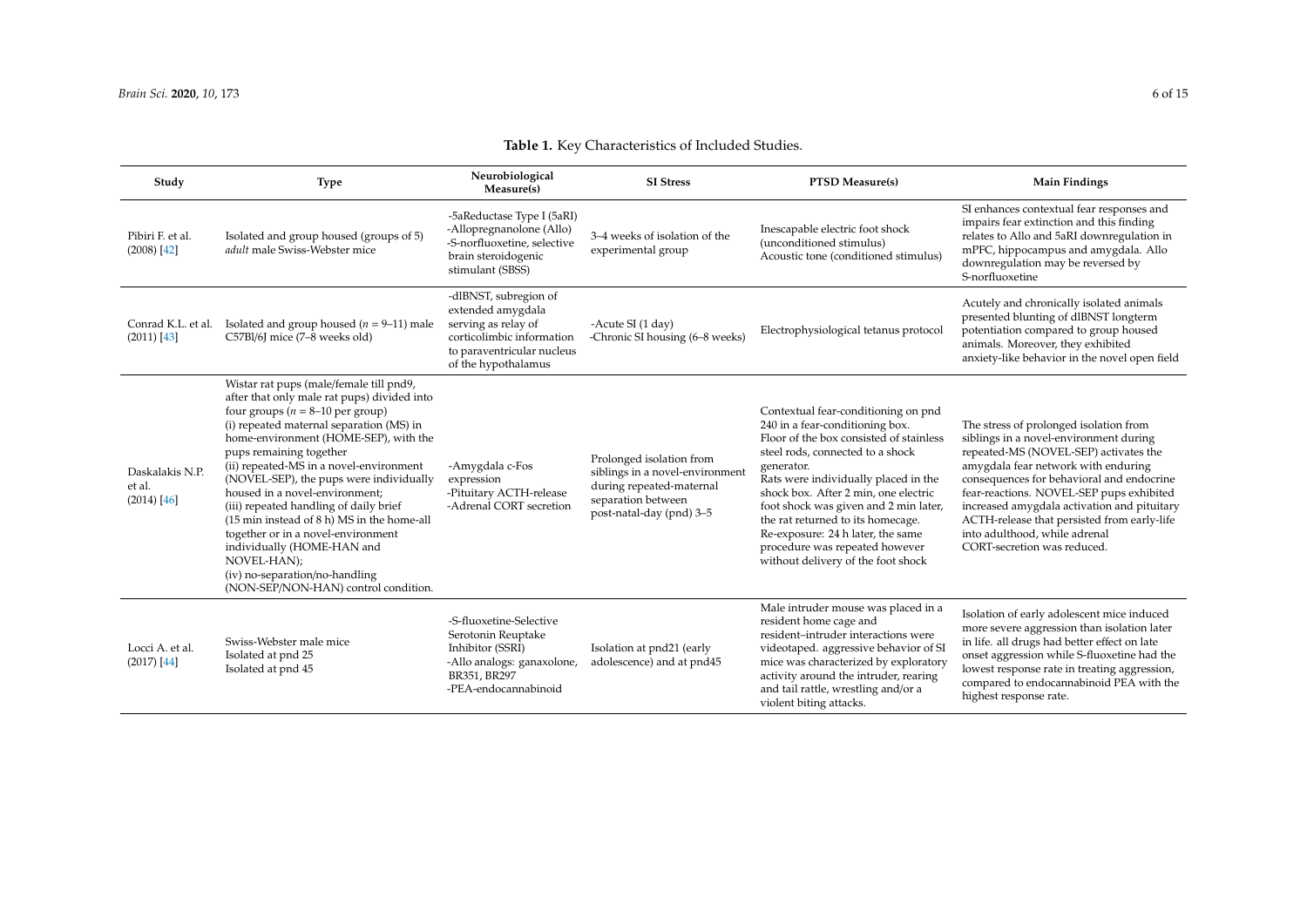# **Table 1.** *Cont.*

| Study                               | <b>Type</b>                                                                                                                                                                                                                                                                                                                       | Neurobiological<br>Measure(s)                                                                                                                             | <b>SI</b> Stress                                                                                                                                                                                                                                                                             | PTSD Measure(s)                                                                             | <b>Main Findings</b>                                                                                                                                                                                                                                                                                                                                                                                   |
|-------------------------------------|-----------------------------------------------------------------------------------------------------------------------------------------------------------------------------------------------------------------------------------------------------------------------------------------------------------------------------------|-----------------------------------------------------------------------------------------------------------------------------------------------------------|----------------------------------------------------------------------------------------------------------------------------------------------------------------------------------------------------------------------------------------------------------------------------------------------|---------------------------------------------------------------------------------------------|--------------------------------------------------------------------------------------------------------------------------------------------------------------------------------------------------------------------------------------------------------------------------------------------------------------------------------------------------------------------------------------------------------|
| Stein J.Y. et al.<br>$(2018a)$ [51] | Longitudinal study<br>83 Israeli ex-POWs                                                                                                                                                                                                                                                                                          | Telomere Length (TL)<br>measured at $T_2$ (2015)<br>utilizing the Southern Blot<br>measured in total white<br>blood cells obtained from<br>10 mL of blood | Loneliness and perceived Social<br>Support measured at $T_1$ (1991)<br>with -UCLA-loneliness<br>scale-Müller's social network<br>approach/depression measured<br>with Symptom<br>Checklist-90/PTSD measured<br>with PTSD-Inventory (PTSD-I)                                                  | Captivity on the Egyptian and Syrian<br>Fronts during the Yom-Kippur War in<br>1973 $(T_0)$ | Lack of perceived social support and<br>loneliness at $T_1$ were both negatively<br>correlated with TL at T <sub>2</sub> . Depression was<br>positively correlated with PTSD, lack of<br>perceived social support, and loneliness.<br>Lack of perceived social support and<br>loneliness were positively correlated.                                                                                   |
| Stein J.Y. et al.<br>$(2018b)$ [52] | Longitudinal Study<br>99 Israeli ex-POWs                                                                                                                                                                                                                                                                                          | TL measured at $T2$ (2015)<br>utilizing the Southern Blot<br>measured in total white<br>blood cells obtained from<br>10 mL of blood                       | At $T_1$ (1991) self-reports of<br>captivity suffering in terms of:<br>(a) weight loss, (b) physical<br>abuse, (c) solitary confinement<br>Homecoming experience in terms<br>of: (a) received social support<br>(b) loss of place in the family<br>(c) sense of accusation<br>(d) loneliness | Captivity during the Yom-Kippur War<br>in 1973 $(T_0)$                                      | When all the study variables were accounted<br>for, solitary confinement in captivity and<br>interpersonal factors at homecoming (i.e.,<br>loss of place in the family, sense of loneliness,<br>sense of being accused by society at<br>homecoming) significantly contributed to<br>shorter TL                                                                                                         |
| Morena M. et al.<br>$(2018)$ [47]   | Sprague-Dawley male rats<br>All rats individually housed<br>Rats were divided to a group exposed to<br>extinction procedure and rats never<br>exposed to extinction procedure.<br>One week after trauma, exposed to<br>extinction rats were subjected to three<br>spaced extinction sessions, mimicking<br>human exposure therapy | $-e$ -CB<br>$-AEA$<br>FAAH inhibitor URB597<br>increases AEA<br>concentration                                                                             | 3 days individually housed<br>before the experiment                                                                                                                                                                                                                                          | 5 inescapable footshocks                                                                    | -Rats never exposed to the repeated<br>extinction procedure presented decreased<br>hippocampal AEA levels when measured<br>immediately after the SI session<br>URB597, through indirect activation of CB1<br>receptors, enhanced the consolidation of<br>extinction, as well as ameliorated the<br>trauma-induced alterations in social<br>behavior by increasing the levels of<br>social interaction. |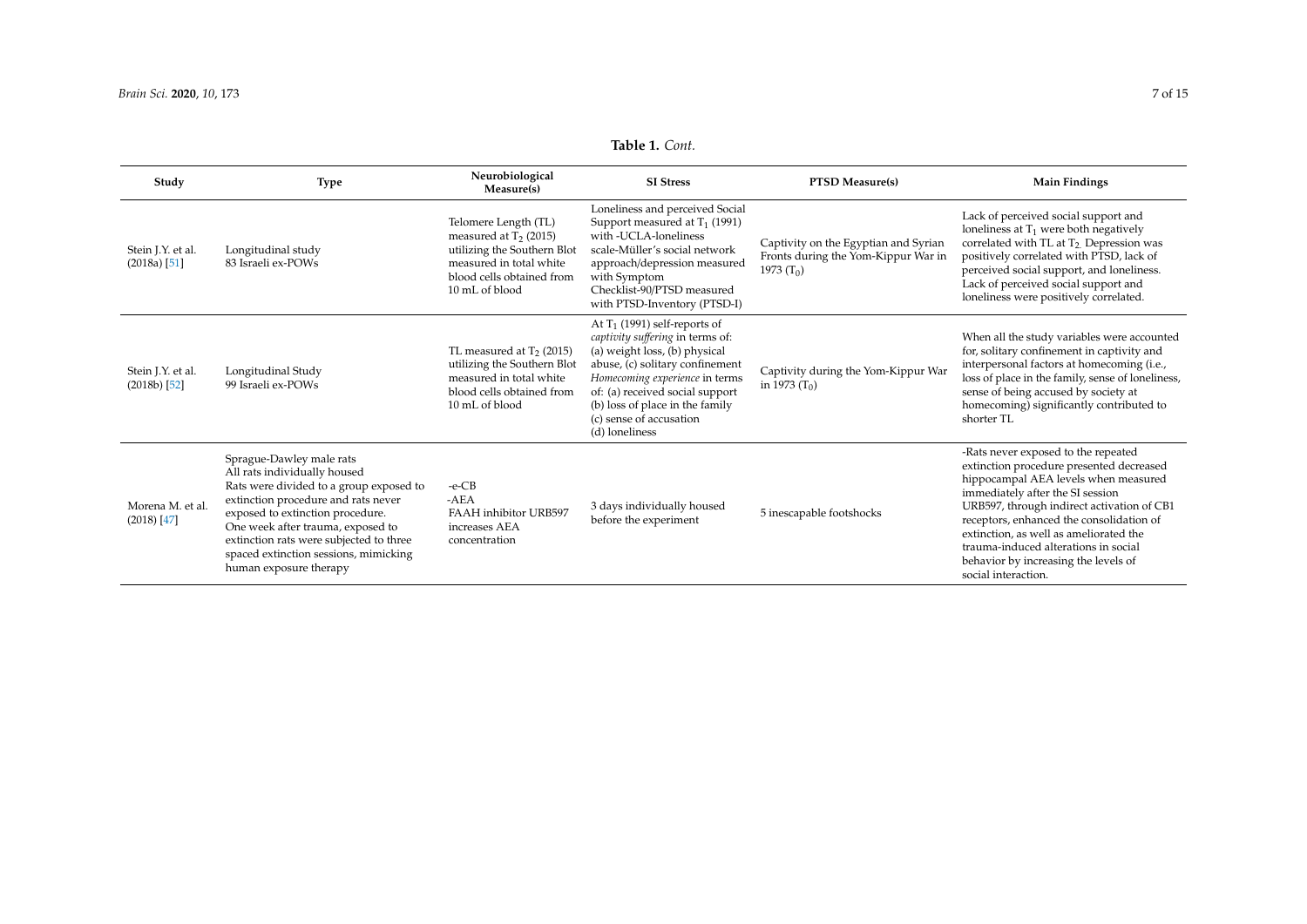| Study                              | <b>Type</b>                                                                                                  | Neurobiological<br>Measure(s)                                                                                                                                                                                      | <b>SI</b> Stress                                                                                                                                                           | PTSD Measure(s)                                                                                                                                                                                                                                                                                                                                                                                                      | <b>Main Findings</b>                                                                                                                                                                                                                                                                                                                                                                                                                                                                                                                                                                                                                                                                                                                                                                                                                                                                                                            |
|------------------------------------|--------------------------------------------------------------------------------------------------------------|--------------------------------------------------------------------------------------------------------------------------------------------------------------------------------------------------------------------|----------------------------------------------------------------------------------------------------------------------------------------------------------------------------|----------------------------------------------------------------------------------------------------------------------------------------------------------------------------------------------------------------------------------------------------------------------------------------------------------------------------------------------------------------------------------------------------------------------|---------------------------------------------------------------------------------------------------------------------------------------------------------------------------------------------------------------------------------------------------------------------------------------------------------------------------------------------------------------------------------------------------------------------------------------------------------------------------------------------------------------------------------------------------------------------------------------------------------------------------------------------------------------------------------------------------------------------------------------------------------------------------------------------------------------------------------------------------------------------------------------------------------------------------------|
| Boero G. et al.<br>$(2018)$ [48]   | Isolated and group housed (groups of 5)<br>male Sprague-Dawley rats at pnd25                                 | COR; CBG; CRH; ACTH;<br>mMR; mGR; CB1R; AEA;<br>$2-AG.$                                                                                                                                                            | 30 days of isolation (between<br>pnd25-pnd55)                                                                                                                              | 5 min of acute foot-shock stress at<br>pnd <sub>55</sub>                                                                                                                                                                                                                                                                                                                                                             | SI decreased plasma total CORT and CBG<br>concentration levels, however, after acute<br>stress exposure, SI rats showed long-lasting<br>CORT, ACTH and CRH responses indicating<br>dysregulation of the HPA axis; SI also<br>induced downregulation of hippocampal<br>mMR and upregulation of hippocampal and<br>hypothalamic mGR; Observed<br>overexpression in GR mRNA was linked to<br>stress-induced hippocampal neuronal loss;<br>SI also affected the hypothalamic eCB<br>system: compared to group-housed rats,<br>basal levels of AEA and CBR1 were<br>increased, while basal levels of 2-AG were<br>decreased in socially isolated rats suggesting<br>that social isolation alters eCB-mediated<br>signaling in the hypothalamus, likely<br>inducing an impairment in glutamatergic<br>and GABAergic inputs that control CRH<br>release, contributing to the impairment of<br>the feedback inhibition of the HPA axis. |
| Algamal M. et al.<br>$(2018)$ [45] | C57BL/6 male mice (aged 8-10 weeks)<br>stressed group ( $n = 17$ ) and group housed<br>$(n = 15)$ (controls) | -Hippocampal volume;<br>hippocampal BDNF and<br>CRH; Plasma CORT<br>levels- amygdala<br>Pro-BDNF, its signaling<br>receptor P75NTR and<br>NMDA receptor 1;<br>proinflammatory<br>cytokines; hypothalamic<br>FKBP51 | Single housing for the<br>experimental stress group of<br>rats for the 21 days of the stress<br>experiment and for the<br>following 6 months till the end<br>of the study. | Repeated unpredictable stress (RUS)<br>paradigm involved 21 days of<br>(i) daily unstable social housing with<br>an alternate congener,<br>(ii) unpredictable repetitive exposures<br>to danger-related predator odor (fox<br>urine, TMT), while restraint for 30 min,<br>(iii) physical trauma in the form of five<br>repeated inescapable footshocks,<br>(iv) lack of social support, single<br>housed post stress | 6 months after RUS: stressed animals<br>showed lower CORT and ACTH levels and<br>reduced levels of FKBP51 in the<br>hypothalamus, suggesting blunted HPA-axis<br>reactivity; twofold increase of<br>proinflammatory cytokines IL-1 $\beta$ and IFN- $\gamma$<br>was observed; volume of the CA1 region of<br>the dorsal hippocampus was significantly<br>reduced and hippocampal BDNF levels were<br>significantly downregulated; in the<br>amygdala reduction in the levels of<br>ProBDNF and P75NTR were observed.<br>Stressed mice demonstrated recall of<br>traumatic memories, passive stress coping<br>behavior, acute anxiety, and weight gain<br>deficits when compared to control mice.                                                                                                                                                                                                                                |

# **Table 1.** *Cont.*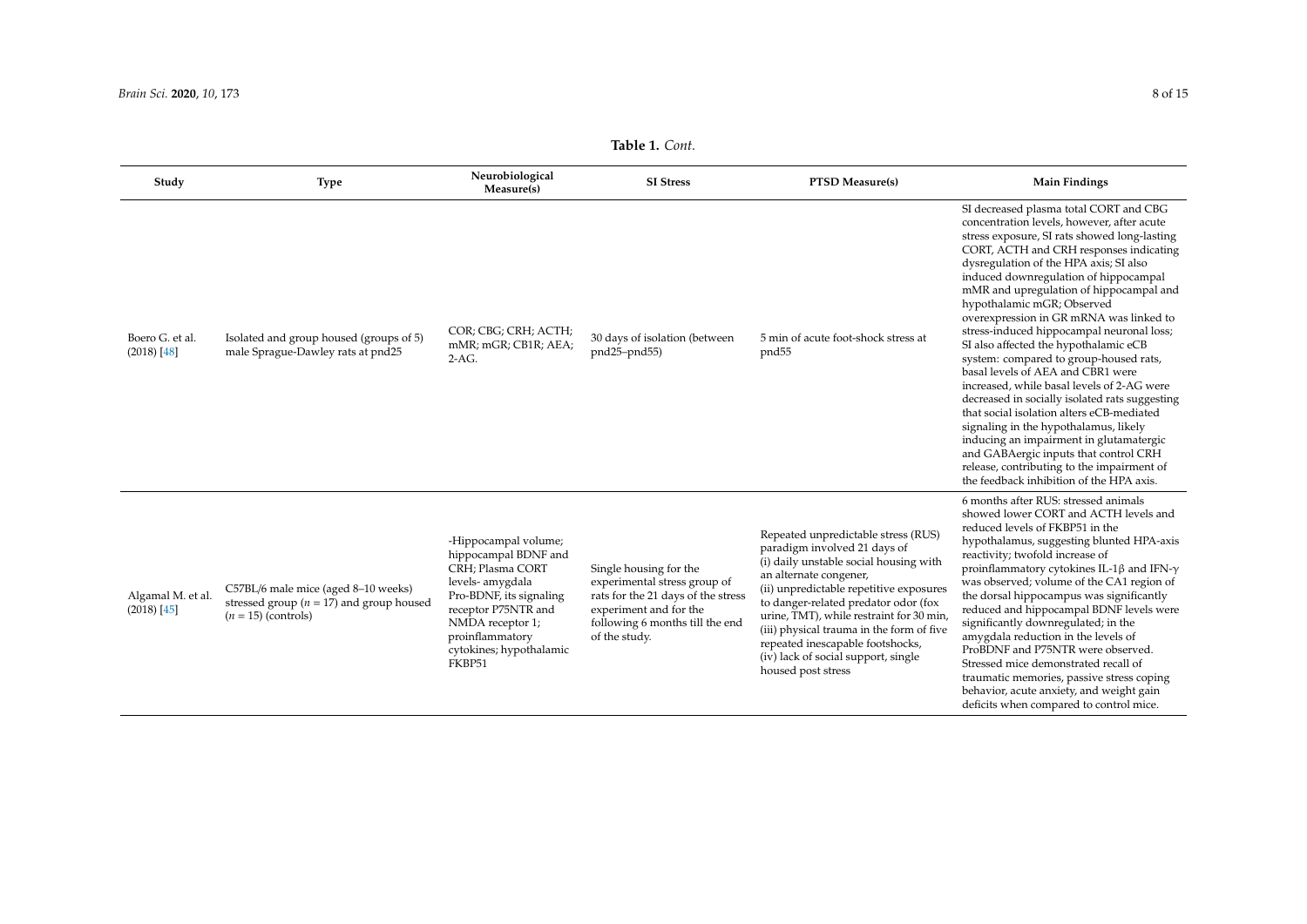| Study                            | Type                                                                                                                                                                                              | Neurobiological<br>Measure(s)                                                                                            | <b>SI Stress</b>                        | <b>PTSD Measure(s)</b>                                                                                                                           | <b>Main Findings</b>                                                                                                                                                                                                                                                                                                                                                                                                                                                                                                                                                                                                                                                                        |
|----------------------------------|---------------------------------------------------------------------------------------------------------------------------------------------------------------------------------------------------|--------------------------------------------------------------------------------------------------------------------------|-----------------------------------------|--------------------------------------------------------------------------------------------------------------------------------------------------|---------------------------------------------------------------------------------------------------------------------------------------------------------------------------------------------------------------------------------------------------------------------------------------------------------------------------------------------------------------------------------------------------------------------------------------------------------------------------------------------------------------------------------------------------------------------------------------------------------------------------------------------------------------------------------------------|
| Cheng W. et al.<br>$(2019)$ [49] | Wistar neonates male rats divided into<br>four groups ( $n = 25$ for each group):<br>(a) control group,<br>(b) neonatal isolation (NI)<br>(c) single-prolonged stress (SPS)<br>$(d)$ NI+SPS group | -Plasma CORT levels;<br>hippocampal and<br>amygdala GR expression;<br>Synapsin1 protein; PSD95;<br>NLG proteins-1 and -2 | NI between pnd2-pnd9 for 1 h<br>per day | SPS on pnd56: 2 h of restraint,<br>followed by 20 min of forced swim,<br>followed by exposure to ether vapor<br>leading to loss of consciousness | Plasma CORT response to SPS was<br>significantly greater in the NI+SPS group<br>compared with NI rats; GR<br>immunoreactivity was higher in the dentate<br>gyrus of the hippocampus and lower in<br>basolateral amygdala (BLA) for the NI+SPS<br>group compared to the SPS group; Synapsin1<br>reduced in the BLA and the hippocampal<br>dentate gyrus of NI+SPS-group when<br>compared with SPS-group rats; PSD-95<br>hippocampal expression and the ratio of<br>NLG-1/-2 in rats of the NI+SPS group was<br>significantly higher than that of rats in the SPS<br>group; Finally, NI +SPS exacerbated the<br>increased anxiety levels and impaired spatial<br>memory than NI or SPS alone. |

#### **Table 1.** *Cont.*

<span id="page-8-0"></span>BLA = basolateral amygdala; CB = endocannabinoid system; CB1R = cannabinoid receptors type 1; CBG = corticosterone binding globulin; CORT: corticosterone; CRH = corticotrophine releasing hormone; dlBNST = dorsolateral bed nucleus of stria terminalis; e-CB = endocannabinoid system; e-FAAH = Fatty-acid amide hydrolase of anandamide; FKBP51 = FK506 binding protein 51; GABAergic = gamma-aminobutyric acidergic; HOME-HAN = repeated handling of brief maternal separation in home environment with al pups together; HOME-SEP: repeated maternal separation in home-environment, with the pups remaining together; IL-1β = proinflammatory interleukin 1β; IFNγ = proinflammatory interferon-γ; MS = maternal separation; mPFC = medial prefrontal cortex; mGR = membrane glucocorticoid receptors; mMR = membrane mineralcorticoid receptors; NI = neonatal isolation; NLG1,NLG-2 = neuroligin proteins 1–2; NOVEL-HAN = repeated handling of daily brief (15 min instead of 8 h) MS in the in a novel-environment individually; NOVEL-SEP = repeated MS, pups were individually housed in a novel-environment; PEA = N-palmitoylethanolamine; pnd = postnatal day; POW = Prisoner of War; 5aRI = 5aReductase Type I; PSD95 = postsynaptic density protein 95; P75NTR = signaling receptor of ProBDNF; RUS = repeated unpredictable stress; SBSS = selective brain steroidogenic stimulant; SSRI = Selective Serotonine Reuptake Inhibitor; SPS = single-prolonged-stress; TL = telomere length; TMT = Trimethylthiazoline, component of fox urine, URB597 = FAAH inhibitor.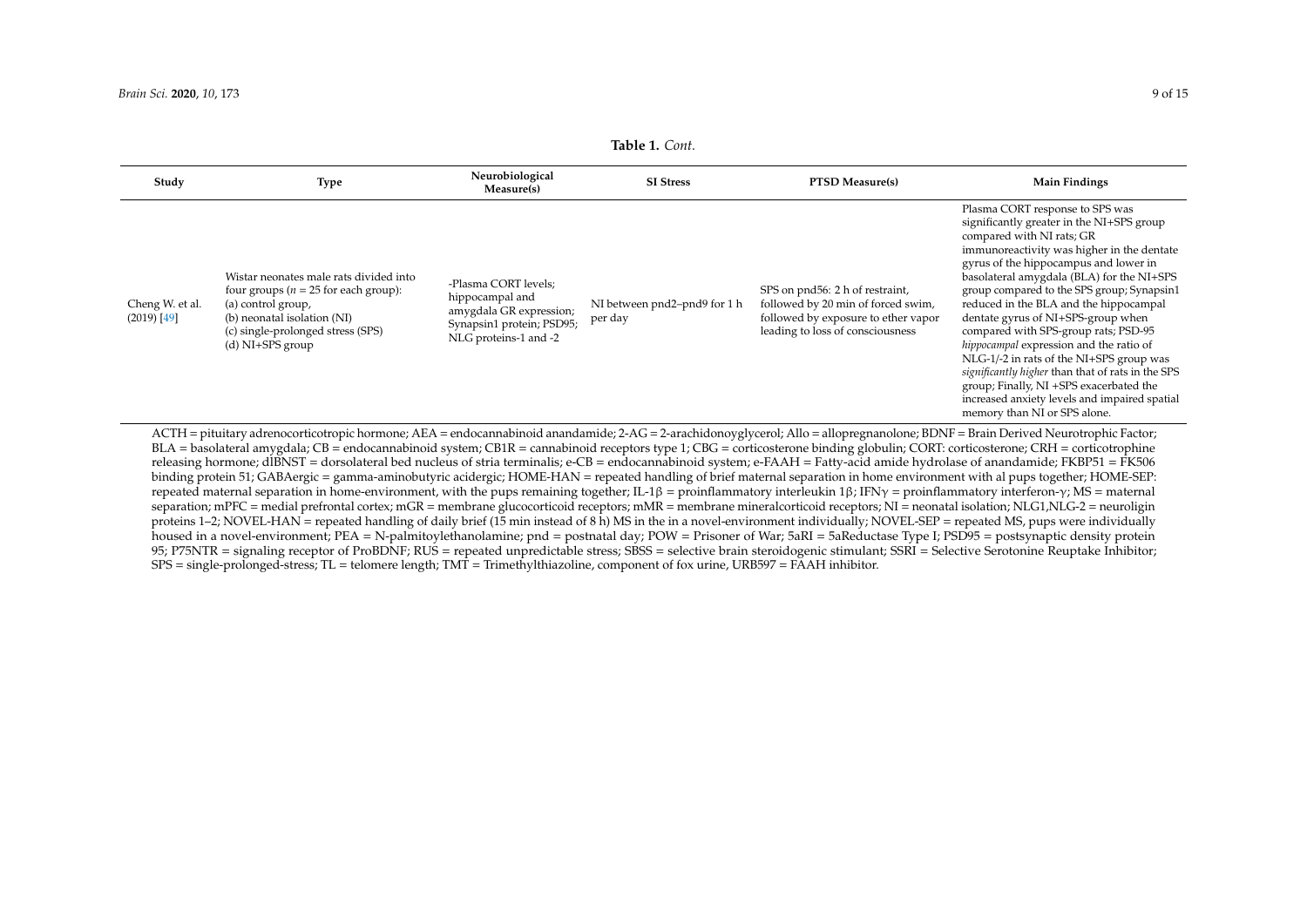In the following section, we will approach the neurobiological trajectories between social isolation and PTSD, presented as main findings in the reviewed studies in terms of HPA-axis and endocannabinoid system function, immune reactions, neuroplasticity, novel pharmacological targets, and shortening of telomere length.

# 3.2.1. Hypothalamic-Pituitary-Adrenal (HPA)-Axis Function

Total plasma [\[45,](#page-13-15)[48,](#page-14-3)[49\]](#page-14-0) as well as adrenal CORT levels [\[46\]](#page-13-16) were decreased in animals exposed to both SI and trauma compared to controls. In Cheng et al. [\[49\]](#page-14-0) corticosterone levels were higher if compared to neonatally isolated (NI) animals with no stress exposure, but lower compared to the levels of animals exposed only to SPS and not neonatal isolation (NI). Increased pituitary ACTH release was observed as an immediate reaction to stress after social isolation, possibly associated with enhanced c-Fos expression in the amygdala [\[46,](#page-13-16)[48\]](#page-14-3). However, a decrease in ACTH levels was observed six months after the incidence repeated unpredictable stress in previously isolated animals [\[46\]](#page-13-16). Upregulation of glucocorticoid receptors (GR) immunoreactivity was observed in the hypothalamus and the hippocampus [\[48](#page-14-3)[,49\]](#page-14-0) of SI animals and it was associated with stress-induced hippocampal neuronal loss and volume reduction. Mineralocorticoid receptors (MR), on the other hand, were downregulated and this observation was associated to a reduced resilience of isolated animals to new stressors [\[48\]](#page-14-3).

### 3.2.2. Endocannabinoid System (e-CB)

SI rats that were never exposed to extinction procedures after the electric shock experience were found to have decreased hippocampal anandamide levels (AEA) compared to rats that had followed extinction procedures after the traumatic experience in Morena et al. study [\[47\]](#page-14-2). Levels of endogenous AEA can be elevated by URB597, an inhibitor of AEA's main degrading enzyme, FAAH. In a study by Boero et al. [\[48\]](#page-14-3), SI increased hypothalamic AEA and CB1R concentrations, while reducing hypothalamic 2-AG levels that may be involved in HPA-axis negative feedback dysregulation.

### 3.2.3. Proinflammatory Reactions

Lower plasma corticosterone levels six months after RUS was associated with a two-fold increase of proinflammatory cytokines IL-1β and IFN-γ in socially isolated animals of the Algamal et al. study [\[45\]](#page-13-15).

# 3.2.4. Neuroplasticity

Brain plasticity also becomes affected by the combined influence of SI and traumatic exposure as relevant studies show. The dorsolateral bed nucleus of the stria terminalis (dlBNST), a subregion of the extended amygdala, plays a critical role in stress-induced plasticity by regulating HPA axis activity. It mediates between the corticolimbic system by receiving stressful stimuli and sending GABAergic projections to the paraventricular nucleus of the hypothalamus (PVN), where corticotrophin releasing hormone (CRH) is released and peripheral stress response gets started under pituitary activation [\[37\]](#page-13-9). Acute and chronic social isolation seem to provoke blunting of long-term potentiation in the dlBNST in the Conrad et al. study [\[43\]](#page-13-18), compared to group-housed animals. Moreover, hippocampal BDNF and pro-BDNF in the amygdala of isolated animals were downregulated six months after RUS in the Algamal study [\[45\]](#page-13-15). Also, the expression of synaptic proteins was altered in conditions of combined NI and SPS with Synapsin1 being reduced in the basolateral amygdala and the hippocampal dentate gyrus, while PSDN95 was increased in both the hippocampus and amygdala, whereas the ratio between NLG1/NLG2 was significantly increased in the hippocampus and decreased in the amygdala of NI+SPS animals in the Cheng et al. [\[49\]](#page-14-0) study.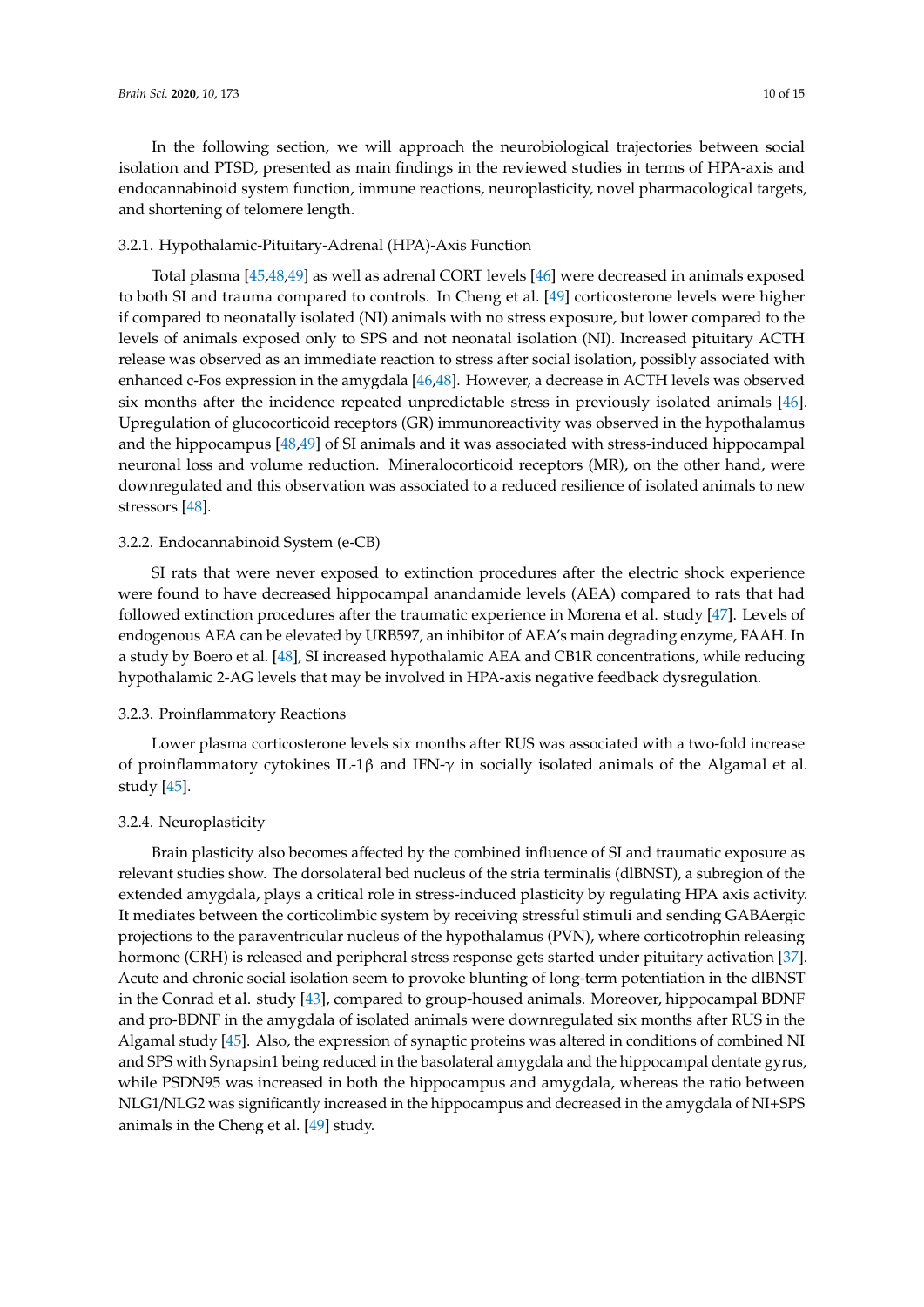# 3.2.5. (Novel) Pharmacological Targets

SI mice present decreased corticolimbic levels of allopregnanolone (Allo) (an endogenous positive allosteric modulator of GABA action at  $GABA_A$  receptors) associated with the downregulation of 5α-reductase type I, the step enzyme in Allo biosynthesis [\[42,](#page-13-14)[47\]](#page-14-2). The decrease of allopregnanolone is associated with altered emotional responses like aggression, increased contextual fear, and delayed contextual fear extinction. It has been shown that selective brain steroidogenic stimulants (SBSS) like fluoxetine and S-norfluoxetine may normalize Allo levels in the mPFC, hippocampus, and BLA and attenuate contextual fear responses related to social isolation [\[42\]](#page-13-14). Moreover, in the Locci et al. study [\[44\]](#page-13-17), S-fluoxetine, along with the Allo analogs GNX, BR351, and BR297 that directly act at  $GABA_A$ receptors, as well as the endocannabinoid PEA that stimulates brain Allo biosynthesis were used to alleviate symptoms of aggression of isolated mice, as observed in the resident–intruder situation. PEA and BR297 proved to have a stronger anti-aggressive effect than S-fluoxetine [\[44\]](#page-13-17). Last but not least, URB597 can increase the levels of the endogenous AEA and is effective in enhancing fear extinction and promote social interaction [\[47\]](#page-14-2).

# 3.2.6. Shortening of Telomere Length

Telomeres are nucleoproteins located at the end of chromosomes protecting them from oxidative stress. Although not a neurobiological marker, telomere length (TL) is considered a substantial biomarker of cellular senescence, of immune system integrity and predictor of mortality [\[51\]](#page-14-4), as well as a reliable peripheral biological measure of stress and hostility of PTSD patients [\[53,](#page-14-11)[54\]](#page-14-12). In two retrieved studies, Stein et al. [\[51,](#page-14-4)[52\]](#page-14-5) showed that, in ex-prisoners of war (POW), solitary confinement during captivity as well as feelings of loneliness, loss of role in the family, lack of social support, and being accused at homecoming were associated with a shortening of telomere length in later life, compared to ex-POWs who did not share these experiences and feelings. A limitation of the study, as stated by the authors, is the small number of participants ( $N = 83$ ,  $N = 99$  respectively) and the long intervals between the examined periods.

Last but not least, the neurobiological findings of the above mentioned studies were mirrored in behavioral and cognitive symptoms of the stressed humans and animals including: fear responses [\[42](#page-13-14)[,46\]](#page-13-16), impaired fear extinction [\[42](#page-13-14)[,45,](#page-13-15)[47\]](#page-14-2), increased anxiety behavior [\[33,](#page-13-5)[45,](#page-13-15)[49\]](#page-14-0), aggression [\[44\]](#page-13-17), as well as depression and feelings of loneliness for humans [\[51,](#page-14-4)[52\]](#page-14-5).

# **4. Discussion**

Neurobiological research on PTSD and social isolation relies heavily on animals and deals mainly with peripheral biological variables in human subjects. Most of the retrieved studies showed a synergistic effect between PTSD and SI resembling to an aggravated version of neurobiological findings that comprise the broader PTSD literature as for example the key feature in many of the retrieved papers [\[45,](#page-13-15)[48,](#page-14-3)[49\]](#page-14-0) concerning the blunting or hypoactivation of HPA-axis, already known from PTSD research [\[55\]](#page-14-13). Nevertheless, qualitatively different is the work of Daskalakis et al. [\[46\]](#page-13-16) where a novel, isolating environment early in the life of maternally separated rats primes amygdala activation and an enduring fearful phenotype throughout life. In accordance with his three-hit concept of vulnerability [\[24\]](#page-12-17), the author outlines a profile of fear perpetuation that is the result of social isolation and trauma, acquiring more permanent than transient characteristics.

The upregulation of proinflammatory cytokines in the Algamal study [\[45\]](#page-13-15) is a more predictable and not pathognomonic finding, in the sense that general inflammatory responses across different psychiatric disorders can affect mood, behavior, and cognition [\[56\]](#page-14-14). In terms of neuroplasticity, the decrease of hippocampal BDNF levels and the retention of fear memory six months after the RUS paradigm in isolated rats [\[45\]](#page-13-15) contradicts another study stating that social isolation of rats during adolescence led to hippocampal BDNF increase and retention of fear memories during adulthood [\[32\]](#page-13-4) and further research is needed to clarify these opposing findings.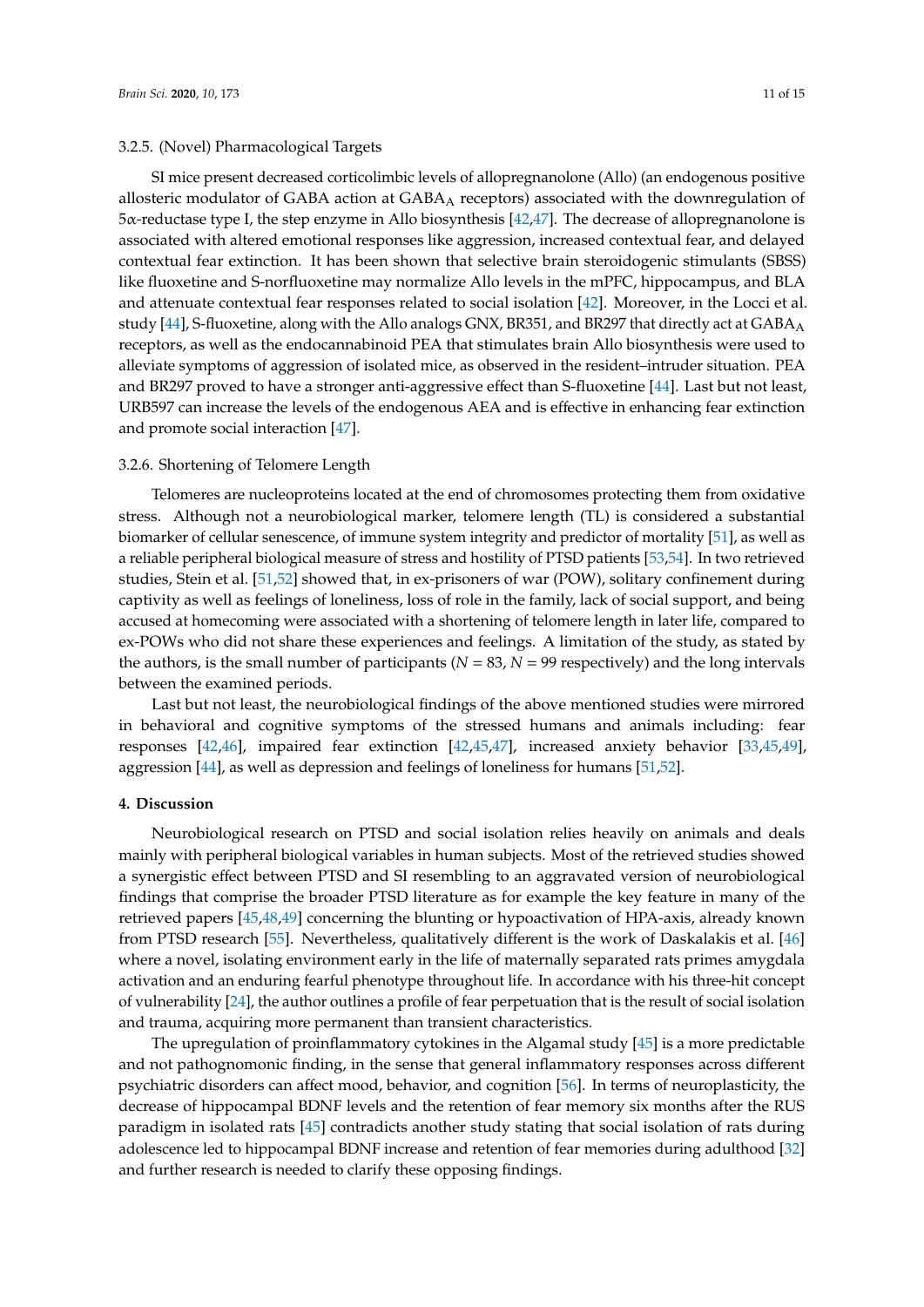Concerning pharmacotherapy, the recent American Psychiatric Association (APA) and National Institute of Clinical Excellence (NICE) guidelines include antidepressants like the SSRIs fluoxetine, paroxetine, sertraline, and the SNRI venlafaxine, as well as the antipsychotics prazosin, olanzapine, and risperidone as first- and second-line agents for the treatment of PTSD [\[57\]](#page-14-15). Studies on the effectiveness of cannabinoids in the treatment of PTSD are small and disputed and better randomized clinical trials are needed [\[58\]](#page-14-16) in order to corroborate the findings of the retrieved studies. The same holds true for the role of Allo in the treatment of PTSD combined with SI, that also needs further research and clinical support [\[59\]](#page-14-17).

# **5. Limitations**

The limitations of this review paper include the nature of most of the studies that focused on animal research, thus restricting translational limitations to the human condition. Even the two studies with the ex-POWs suffer from methodological limitations due to the small sample size, the long time-intervals between examination periods, and the retrograde distortion of memory concerning self-reports from the period of captivity [\[51,](#page-14-4)[52\]](#page-14-5).

# **6. Conclusions**

SI exerts an aggravating influence on neurobiological consequences before, in parallel, or after trauma occurrence in PTSD, as the studies in this paper suggest. Despite the limitations of this review, it is important to retain that addressing social isolation, when trauma occurs, constitutes an essential secondary prevention measure. It would also be of interest for future research to further substantiate the pharmaceutical pathways of neurosteroids and endocannabinoids for the treatment of non-responders to usual agents by organizing well-designated clinical trials. Given the ubiquitous role of genetic predisposition, the three-hit concept of vulnerability [\[24\]](#page-12-17) is justified in sketching the interplay between PTSD and social isolation. Further research is needed to illuminate this relation by exploring perhaps common biomarkers of allostatic load in human subjects across the two conditions [\[60](#page-14-18)[,61\]](#page-14-19). PTSD patients constitute a group of vulnerable individuals whose trauma and the deriving biological and psychosocial repercussions have yet to be better understood and alleviated.

**Author Contributions:** I.I.V., C.P. and M.M conceived the original idea. I.I.V. did the PubMed search. All three authors decided on the included studies. I.I.V. wrote the first draft of the paper. M.M. corrected the first draft and enriched it with suggestions. All authors have read and agreed to the published version of the manuscript.

**Funding:** There was no funding for the systematic review.

**Conflicts of Interest:** The authors declare no conflict of interest.

# **References**

- <span id="page-11-0"></span>1. American Psychiatric Association. *Diagnostic and Statistical Manual of Mental Disorders*, 5th ed.; American Psychiatric Association: Arlington, VA, USA, 2013; ISBN 9780890425558.
- <span id="page-11-1"></span>2. Kilpatrick, D.G.; Resnick, H.S.; Milanak, M.E.; Miller, M.W.; Keyes, K.M.; Friedman, M.J. National Estimates of Exposure to Traumatic Events and PTSD Prevalence Using *DSM-IV* and *DSM-5* Criteria. *J. Trauma. Stress* **2013**, *26*, 537–547. [\[CrossRef\]](http://dx.doi.org/10.1002/jts.21848)
- <span id="page-11-2"></span>3. Flanagan, J.C.; Mitchell, J.M. Augmenting Treatment for Posttraumatic Stress Disorder and Co-Occurring Conditions with Oxytocin. *Curr. Treat. Opt. Psychiatry* **2019**, *6*, 132–142. [\[CrossRef\]](http://dx.doi.org/10.1007/s40501-019-00171-1) [\[PubMed\]](http://www.ncbi.nlm.nih.gov/pubmed/31763133)
- <span id="page-11-3"></span>4. Kolassa, I.T.; Kolassa, S.; Ertl, V.; Papassotiropoulos, A.; De Quervain, D.J. The risk of posttraumatic stress disorder after trauma depends on traumatic load and the catechol-*o*-methyltransferase Val (158) Met polymorphism. *Biol. Psychiatry* **2010**, *67*, 304–308. [\[CrossRef\]](http://dx.doi.org/10.1016/j.biopsych.2009.10.009) [\[PubMed\]](http://www.ncbi.nlm.nih.gov/pubmed/19944409)
- <span id="page-11-4"></span>5. Miao, X.R.; Chen, Q.B.; Wei, K.; Tao, K.M.; Lu, Z.J. Posttraumatic Stress Disorder: From Diagnosis to Prevention. *Mil. Med. Res.* **2018**, *5*, 32. [\[CrossRef\]](http://dx.doi.org/10.1186/s40779-018-0179-0) [\[PubMed\]](http://www.ncbi.nlm.nih.gov/pubmed/30261912)
- <span id="page-11-5"></span>6. Nazarian, D.; Kimerling, R.; Frayne, S.M. Posttraumatic stress disorder, substance use disorders, and medical comorbidity among returning U.S. veterans. *J. Trauma. Stress* **2012**, *25*, 220–225. [\[CrossRef\]](http://dx.doi.org/10.1002/jts.21690) [\[PubMed\]](http://www.ncbi.nlm.nih.gov/pubmed/22522739)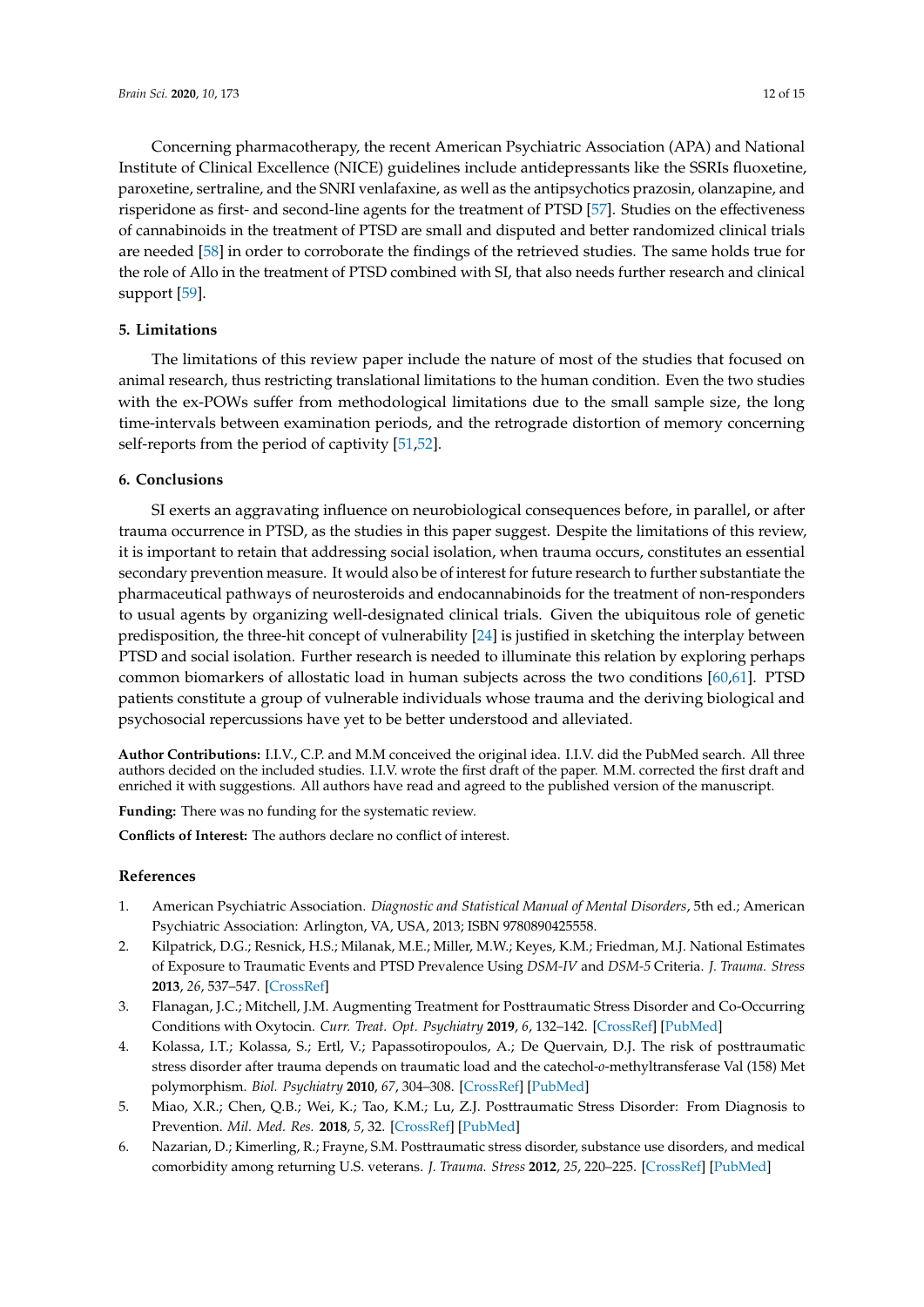- <span id="page-12-0"></span>7. Schlenger, W.E.; Corry, N.H.; Williams, C.S.; Kulka, R.A.; Mulvaney-Day, N.; DeBakey, S.; Murphy, C.M.; Marmar, C.R. A prospective study of mortality and trauma-related risk factors among a nationally representative sample of Vietnam veterans. *Am. J. Epidemiol.* **2015**, *182*, 980–990. [\[CrossRef\]](http://dx.doi.org/10.1093/aje/kwv217)
- <span id="page-12-1"></span>8. Thomaes, K.; de Cloet, C.; Wilker, S.; El-Hage, W.; Schäfer, I.; Kleim, B.; Schmahl, C.; van Zuiden, M. Investigating biological traces of traumatic stress in changing societies: Challenges and directions from the ESTSS Task Force on Neurobiology. *Eur. J. Psychotraumatol.* **2016**, *7*, 29453. [\[CrossRef\]](http://dx.doi.org/10.3402/ejpt.v7.29453)
- <span id="page-12-2"></span>9. Daviua, N.; Bruchas, M.S.; Moghaddamc, B.; Sandid, C.; Beyelere, A. Neurobiological links between stress and anxiety. *Neurobiol. Stress* **2019**, *11*, 100191. [\[CrossRef\]](http://dx.doi.org/10.1016/j.ynstr.2019.100191)
- <span id="page-12-3"></span>10. Fenster, R.J.; Lebois, L.A.M.; Ressler, K.J.; Suh, J. Brain circuit dysfunction in post-traumatic stress disorder: From mouse to man. *Nat. Rev. Neurosci.* **2018**, *19*, 535–551. [\[CrossRef\]](http://dx.doi.org/10.1038/s41583-018-0039-7)
- <span id="page-12-4"></span>11. Olff, M.; Amstadter, A.; Armour, C.; Birkeland, M.S.; Bui, E.; Cloitre, M.; Ehlers, A.; Ford, J.D.; Greene, T.; Hansen, M.; et al. decennial review of psychotraumatology: What did we learn and where are we going? *Eur. J. Psychotraumatol.* **2019**, *10*, 1672948. [\[CrossRef\]](http://dx.doi.org/10.1080/20008198.2019.1672948)
- <span id="page-12-5"></span>12. Marinova, Z.; Maercker, A. Biological correlates of complex posttraumatic stress disorder-state of research and future directions. *Eur. J. Psychotraumatol.* **2015**, *6*, 25913. [\[CrossRef\]](http://dx.doi.org/10.3402/ejpt.v6.25913) [\[PubMed\]](http://www.ncbi.nlm.nih.gov/pubmed/25887894)
- <span id="page-12-6"></span>13. Olff, M.; van Zuiden, M. Neuroendocrine and neuroimmune markers in PTSD: Pre-, peri- and post-trauma glucocorticoid and inflammatory dysregulations. *Curr. Opin. Psychol.* **2017**, *14*, 132–137. [\[CrossRef\]](http://dx.doi.org/10.1016/j.copsyc.2017.01.001) [\[PubMed\]](http://www.ncbi.nlm.nih.gov/pubmed/28813312)
- <span id="page-12-7"></span>14. Pervanidou, P.; Agorastos, A.; Kolaitis, G.; Chrousos, G.P. Neuroendocrine responses to early life stress and trauma and susceptibility to disease. *Eur. J. Psychotraumatol.* **2017**, *8*, 1351218. [\[CrossRef\]](http://dx.doi.org/10.1080/20008198.2017.1351218)
- <span id="page-12-8"></span>15. Fragkaki, I.; Thomaes, K.; Sijbrandij, E.M. Posttraumatic stress disorder under ongoing threat: A review of neurobiological and neuroendocrine findings. *Eur. J. Psychotraumatol.* **2016**, *7*, 30915. [\[CrossRef\]](http://dx.doi.org/10.3402/ejpt.v7.30915)
- <span id="page-12-9"></span>16. Berardi, A.; Schelling, G.; Campolongo, P. The endocannabinoid system and Post Traumatic Stress Disorder (PTSD): From preclinical findings to innovative therapeutic approaches in clinical settings. *Pharm. Res.* **2016**, *111*, 668–678. [\[CrossRef\]](http://dx.doi.org/10.1016/j.phrs.2016.07.024)
- <span id="page-12-10"></span>17. Furini, C.; Myskiw, J.; Izquierdo, I. The learning of fear extinction. *Neurosci. Biobehav. Rev.* **2014**, *47*, 670–683. [\[CrossRef\]](http://dx.doi.org/10.1016/j.neubiorev.2014.10.016)
- <span id="page-12-11"></span>18. Locci, A.; Pinna, G. Stimulation of Peroxisome Proliferator-Activated Receptor-α by N-Palmytoylethanolamine Engages Allopregnanolone Biosynthesis to Modulate Emotional Behavior. *Biol. Psychiatry* **2019**, *85*, 1036–1045. [\[CrossRef\]](http://dx.doi.org/10.1016/j.biopsych.2019.02.006)
- <span id="page-12-12"></span>19. Wilker, S.; Pfeiffer, A.; Elbert, T.; Ovuga, E.; Karabatsiakis, A.; Krumbholz, A.; Thieme, D.; Schelling, G.; Kolassa, I.T. Endocannabinoid concentrations in hair are associated with PTSD symprom severity. *Psychoneuroendocrinology* **2016**, *67*, 198–206. [\[CrossRef\]](http://dx.doi.org/10.1016/j.psyneuen.2016.02.010)
- <span id="page-12-13"></span>20. Smaga, I.; Bystrowska, B.; Gawlinski, D.; Pomierny, B.; Stankowiz, P.; Philip, M. Antidepressants and changes in concentrations of endocannabinoids and N-acetylolethalomines in rat brain structures. *Neurotox. Res.* **2014**, *26*, 190–206.
- <span id="page-12-14"></span>21. Pinna, G. Animal Model of PTSD: The Socially Isolated Mouse and the Biomarker Role of Allopregnanolone. *Front. Behav. Neurosci.* **2019**, *13*, 114. [\[CrossRef\]](http://dx.doi.org/10.3389/fnbeh.2019.00114)
- <span id="page-12-15"></span>22. Rasmusson, A.M.; King, M.W.; Valovski, I.; Gregor, K.; Scioli-Salter, E.; Pineles, S.L.; Hamouda, M.; Nillni, Y.I.; Anderson, G.M.; Pinna, G. Relationships Between Cerebrospinal Fluid GABAergic Neurosteroid Levels and Symptom Severity in Men with PTSD. *Psychoneuroendocrinology* **2019**, *102*, 95–104. [\[CrossRef\]](http://dx.doi.org/10.1016/j.psyneuen.2018.11.027) [\[PubMed\]](http://www.ncbi.nlm.nih.gov/pubmed/30529908)
- <span id="page-12-16"></span>23. Rasmusson, A.M.; Pinna, G.; Paliwal, P.; Weisman, D.; Gottschalk, C.; Charney, D.; Krystal, J.; Guidotti, A. Decreased Cerebrospinal Fluid Allopregnanolone Levels in Women with Posttraumatic Stress Disorder. *Biol. Psychiatry* **2006**, *60*, 704–713. [\[CrossRef\]](http://dx.doi.org/10.1016/j.biopsych.2006.03.026) [\[PubMed\]](http://www.ncbi.nlm.nih.gov/pubmed/16934764)
- <span id="page-12-17"></span>24. Daskalakis, N.P.; Bagot, R.C.; Parker, K.J.; Vinkers, C.H.; de Kloet, E.R. The three-hit concept of vulnerability and resilience: Towards understanding adaptation to early-life adversity outcome. *Psychoneuroendocrinology* **2013**, *38*, 1858–1873. [\[CrossRef\]](http://dx.doi.org/10.1016/j.psyneuen.2013.06.008) [\[PubMed\]](http://www.ncbi.nlm.nih.gov/pubmed/23838101)
- <span id="page-12-18"></span>25. Uchino, B.N. Social Support and health: A review of physiological processes potentially underlying links to disease outcomes. *J. Behav. Med.* **2006**, *29*, 377–387. [\[CrossRef\]](http://dx.doi.org/10.1007/s10865-006-9056-5)
- <span id="page-12-19"></span>26. Cacioppo, J.T.; Cacioppo, S.; Capitanio, J.P.; Cole, S.W. The Neuroendocrinology of Social Isolation. *Annu. Rev. Psychol.* **2015**, *66*, 733–767. [\[CrossRef\]](http://dx.doi.org/10.1146/annurev-psych-010814-015240)
- <span id="page-12-20"></span>27. Cacioppo, J.T.; Hawkley, L.C.; Norman, G.J.; Berntson, G.G. Social Isolation. *Ann. N. Y. Acad. Sci.* **2011**, *1231*, 17–22. [\[CrossRef\]](http://dx.doi.org/10.1111/j.1749-6632.2011.06028.x)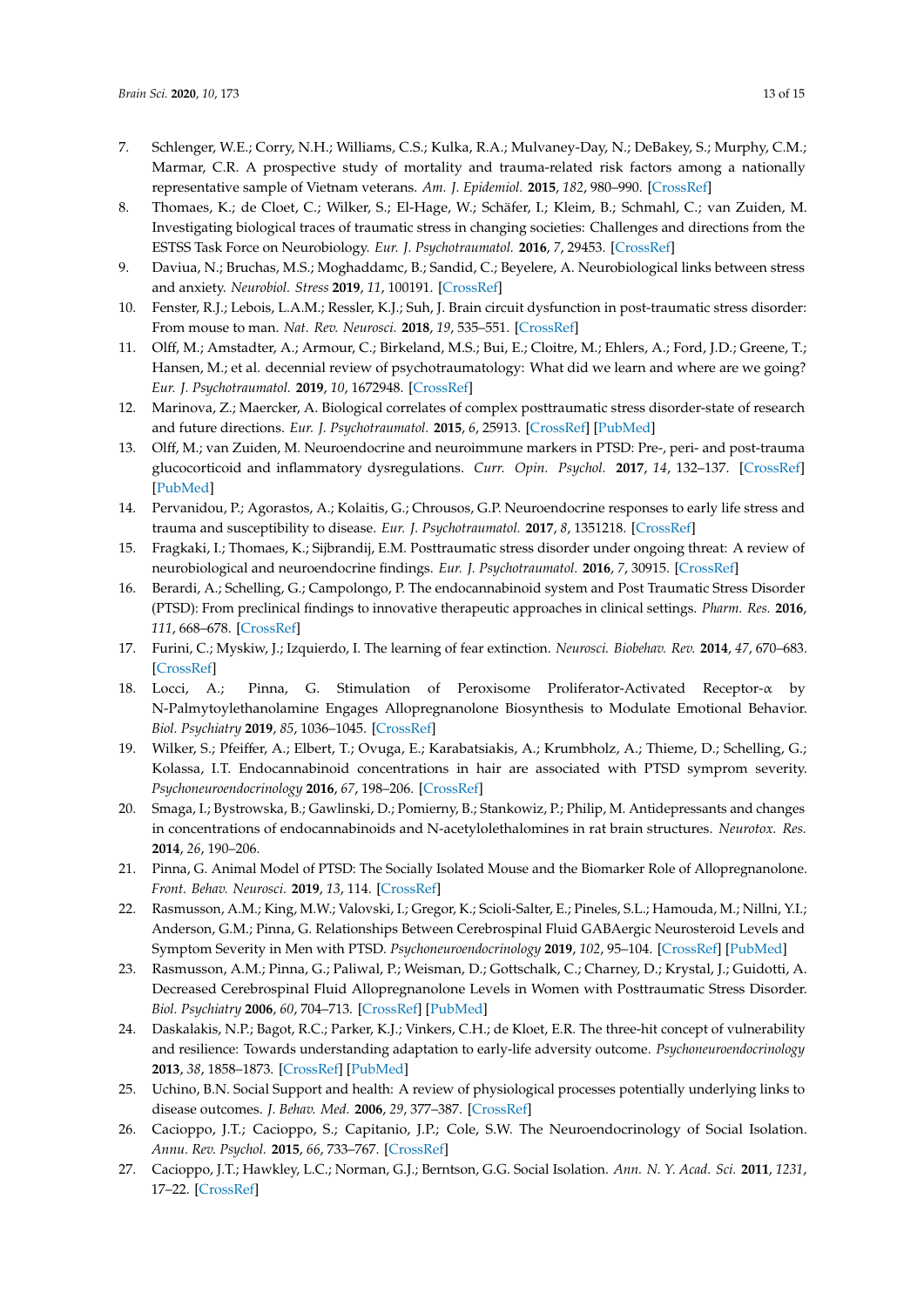- <span id="page-13-0"></span>28. Vargas, J.; Junco, M.; Gomez, C.; Lajud, N. Early Life Stress Increases Metabolic Risk, HPA Axis Reactivity, and Depressive-Like Behavior When Combined with Postweaning Social Isolation in Rats. *PLoS ONE* **2016**, *11*, e0162665. [\[CrossRef\]](http://dx.doi.org/10.1371/journal.pone.0162665)
- <span id="page-13-1"></span>29. Mc Neal, N.; Anderson, E.M.; Moenk, D.; Trahanas, D.; Matuszewich, L.; Grippo, A.J. Social isolation alters central nervous system monoamine content in prairie voles following acute restraint. *Soc. Neurosci.* **2018**, *13*, 173–183. [\[CrossRef\]](http://dx.doi.org/10.1080/17470919.2016.1276473)
- <span id="page-13-2"></span>30. Dronjak, S.; Gavrilovic, L.; Filipovic, D.; Radojcic, M.B. Immobilization and cold stress affect sympatho–adrenomedullary system and pituitary–adrenocortical axis of rats exposed to long-term isolation and crowding. *Physiol. Behav.* **2004**, *81*, 409–415. [\[CrossRef\]](http://dx.doi.org/10.1016/j.physbeh.2004.01.011)
- <span id="page-13-3"></span>31. Tada, H.; Miyazaku, T.; Takemoto, K.; Takase, K.; Jitsuki, S.; Nakajima, W.; Koide, N.; Yamamoto, N.; Komiya, K.; Sano, A.; et al. Neonatal isolation augments social dominance by altering actin dynamics in the medial prefrontal cortex. *Proc. Natl. Acad. Sci. USA* **2016**, *113*, E7097–E7105. [\[CrossRef\]](http://dx.doi.org/10.1073/pnas.1606351113)
- <span id="page-13-4"></span>32. Liu, J.H.; You, Q.L.; Wei, M.D.; Wang, Q.; Luo, Z.Y.; Lin, S.; Huang, L.; Li, S.J.; Li, X.W.; Gao, T.M. Social Isolation During Adolescence Strengthens Retention of Fear Memories and Facilitates Induction of Late-Phase Long-Term Potentiation. *Mol. Neurobiol.* **2015**, *52*, 1421–1429. [\[CrossRef\]](http://dx.doi.org/10.1007/s12035-014-8917-0) [\[PubMed\]](http://www.ncbi.nlm.nih.gov/pubmed/25860250)
- <span id="page-13-19"></span><span id="page-13-5"></span>33. Zhang, L.; Hu, X.Z.; Li, H.; Li, X.; Yu, T.; Dohl, J.; Ursano, R.J. Updates in Animal Models PTSD Characterization. *Methods Mol. Biol.* **2019**, *2011*, 331–344. [\[PubMed\]](http://www.ncbi.nlm.nih.gov/pubmed/31273708)
- <span id="page-13-6"></span>34. Cacioppo, J.T.; Hawkley, L.C.; Thisted, R.A. Perceived Social Isolation Makes Me Sad: Five year Cross-Lagged Analyses of Loneliness and Depressive Symptomatology in the Chicago Health, Aging, and Social Relations Study. *Psychol. Aging* **2010**, *25*, 453–463. [\[CrossRef\]](http://dx.doi.org/10.1037/a0017216) [\[PubMed\]](http://www.ncbi.nlm.nih.gov/pubmed/20545429)
- <span id="page-13-20"></span><span id="page-13-7"></span>35. Jaremka, L.M.; Fagundes, C.P.; Peng, J.; Bennett, J.M.; Glaser, R.; Malarkey, W.B.; Kiecolt-Glaser, J.K. Loneliness Promotes inflammation During Acute Stress. *Psychol. Sci.* **2013**, *24*, 1089–1097. [\[CrossRef\]](http://dx.doi.org/10.1177/0956797612464059)
- <span id="page-13-22"></span><span id="page-13-8"></span>36. Lee, J. Lonely Too Long: Redefining and Reforming Juvenile Solitary Confinement. *Law Rev.* **2016**, *85*, 845–875. [\[CrossRef\]](http://dx.doi.org/10.2139/ssrn.2715909)
- <span id="page-13-23"></span><span id="page-13-9"></span>37. Ozer, E.J.; Best, S.R.; Lipsey, T.L.; Weiss, D.S. Predictors of posttraumatic stress disorder and symptoms in adults: A meta-analysis. *Psychol. Bull.* **2003**, *129*, 52–73. [\[CrossRef\]](http://dx.doi.org/10.1037/0033-2909.129.1.52)
- <span id="page-13-10"></span>38. Charuvastra, A.; Cloitre, M. Social bonds and posttraumatic stress disorder. *Annu. Rev. Psychol.* **2008**, *59*, 301–328. [\[CrossRef\]](http://dx.doi.org/10.1146/annurev.psych.58.110405.085650)
- <span id="page-13-21"></span><span id="page-13-11"></span>39. Thoresen, S.; Jensen, T.K.; Wentzel-Larsen, T.; Dyb, G. Social support barriers and mental health in terrorist attack survivors. *J. A*ff*ect. Disord.* **2014**, *156*, 187–193. [\[CrossRef\]](http://dx.doi.org/10.1016/j.jad.2013.12.014)
- <span id="page-13-12"></span>40. Strøm, I.F.; Aakvaag, H.F.; Birkeland, M.S.; Felix, E.; Thoresen, S. The mediating role of shame in the relationship between childhood bullying victimization and adult psychosocial adjustment. *Eur. J. Psychotraumatol.* **2018**, *9*, 1418570. [\[CrossRef\]](http://dx.doi.org/10.1080/20008198.2017.1418570)
- <span id="page-13-13"></span>41. Moher, D.; Liberati, A.; Tetzlaff, J.; Altman, D.G. The PRISMA Group Preferred Reporting Items for Systematic Reviews and Meta-Analyses: The PRISMA Statement. *PLoS Med.* **2009**, *6*, e1000097. [\[CrossRef\]](http://dx.doi.org/10.1371/journal.pmed.1000097)
- <span id="page-13-14"></span>42. Pibiri, F.; Nelson, M.; Guidotti, A.; Costa, E.; Pinna, G. Decreased corticolimbic allopregnanolone expression during social isolation enhances contextual fear: A model relevant for posttraumatic stress disorder. *Proc. Natl. Acad. Sci. USA* **2008**, *105*, 5567–5572. [\[CrossRef\]](http://dx.doi.org/10.1073/pnas.0801853105)
- <span id="page-13-18"></span>43. Conrad, K.L.; Louderback, K.M.; Gessner, C.P.; Winder, D.G. Stress-induced Alterations in Anxiety-like Behavior and Adaptations in Plasticity in the Bed Nucleus of the Stria Terminalis. *Physiol. Behav.* **2011**, *104*, 248–256. [\[CrossRef\]](http://dx.doi.org/10.1016/j.physbeh.2011.03.001) [\[PubMed\]](http://www.ncbi.nlm.nih.gov/pubmed/21396387)
- <span id="page-13-17"></span>44. Locci, A.; Geoffroy, P.; Miesch, M.; Mensah-Nyagan, A.-G.; Pinna, G. Social Isolation in Early versus Late Adolescent Mice Is Associated with Persistent Behavioral Deficits That Can Be Improved by Neurosteroid-Based Treatment. *Front. Cell. Neurosci.* **2017**, *11*, 208. [\[CrossRef\]](http://dx.doi.org/10.3389/fncel.2017.00208) [\[PubMed\]](http://www.ncbi.nlm.nih.gov/pubmed/28900387)
- <span id="page-13-15"></span>45. Algamal, M.; Ojo, J.O.; Lungmus, C.P.; Muza, P.; Cammarata, C.P.; Owens, M.J.; Mouzon, B.C.; Diamond, D.M.; Mullan, M.; Crawford, F. Chronic Hippocampal Abnormalities and Blunted HPA Axis in an Animal Model of Repeated Unpredictable Stress. *Front. Behav. Neurosci.* **2018**, *12*, 150. [\[CrossRef\]](http://dx.doi.org/10.3389/fnbeh.2018.00150) [\[PubMed\]](http://www.ncbi.nlm.nih.gov/pubmed/30079015)
- <span id="page-13-16"></span>46. Daskalakis, N.P.; Diamantopoulou, A.; Claessens, S.A.F.; Remmers, E.; Tjälve, M.; Oitzl, M.S.; Champagne, D.L.; de Kloet, E.R. Early experience of a novel-environment in isolation primes a fearful phenotype characterized by persistent amygdala activation. *Psychoneuroendocrinology* **2014**, *39*, 39–57. [\[CrossRef\]](http://dx.doi.org/10.1016/j.psyneuen.2013.09.021)